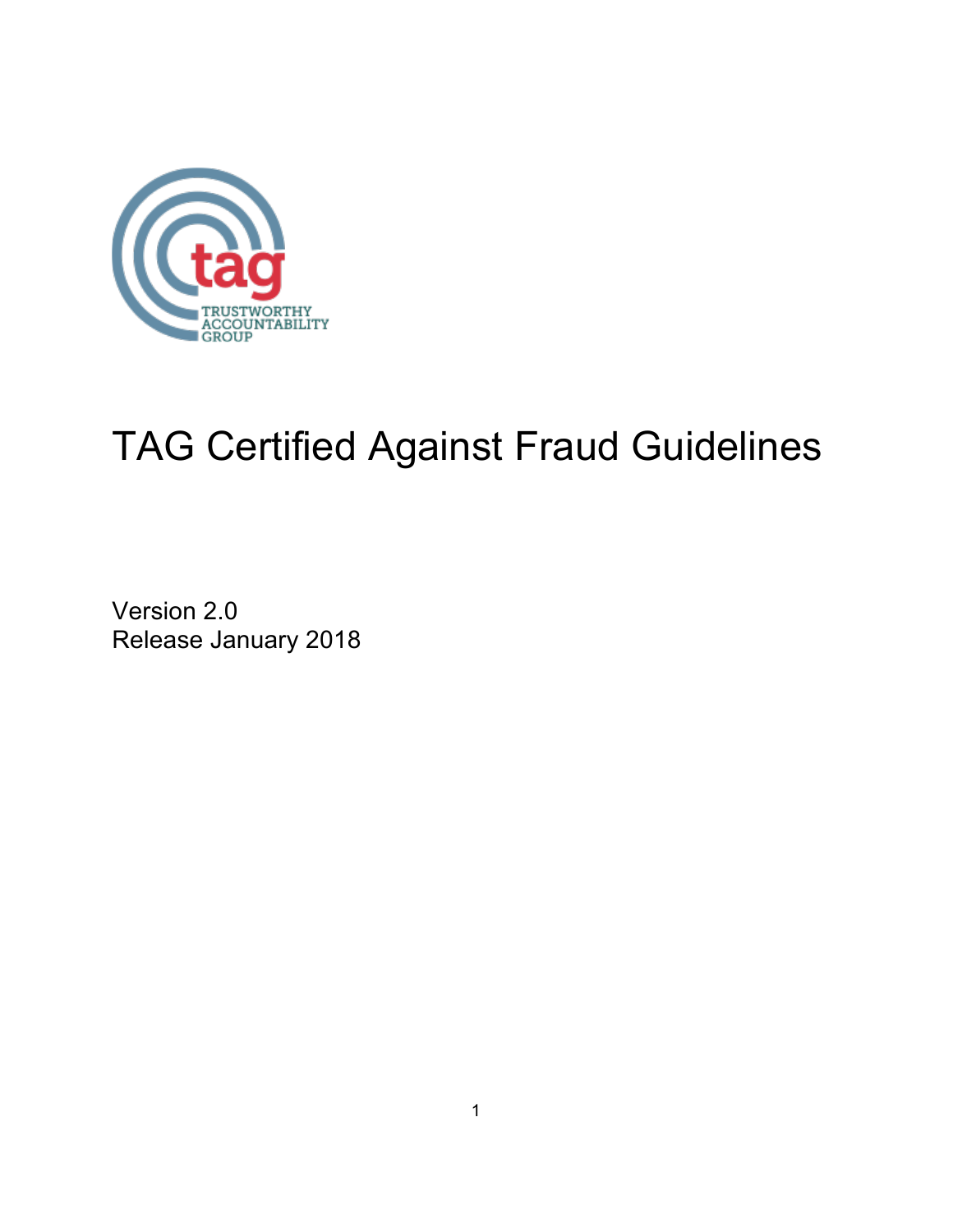# About the TAG Certified Against Fraud Program

The mission of the TAG Certified Against Fraud Program is to combat fraudulent, invalid traffic in the digital advertising supply chain.

In order to guide companies in fighting fraud effectively, the TAG Anti-Fraud Working Group developed and maintains the Certified Against Fraud Guidelines, as well as a suite of anti-fraud tools to aid in compliance with those guidelines.



Companies that are shown to abide by the Certified Against Fraud

Guidelines can achieve the Certified Against Fraud Seal and use the seal to publicly communicate their commitment to combatting invalid traffic in the digital advertising supply chain.

## About the Trustworthy Accountability Group

The Trustworthy Accountability Group (TAG) is the leading global certification program fighting criminal activity and increasing trust in the digital advertising industry. Created by the industry's top trade organizations, TAG's mission is to:

- Eliminate fraudulent traffic,
- Combat malware,
- Prevent Internet piracy, and
- Promote greater transparency in digital advertising.

TAG advances those initiatives by bringing companies across the digital advertising supply chain together to set the highest standards.

TAG is the first and only registered Information Sharing and Analysis Organization (ISAO) for the digital advertising industry.

To learn more about the Trustworthy Accountability Group, please visit www.tagtoday.net.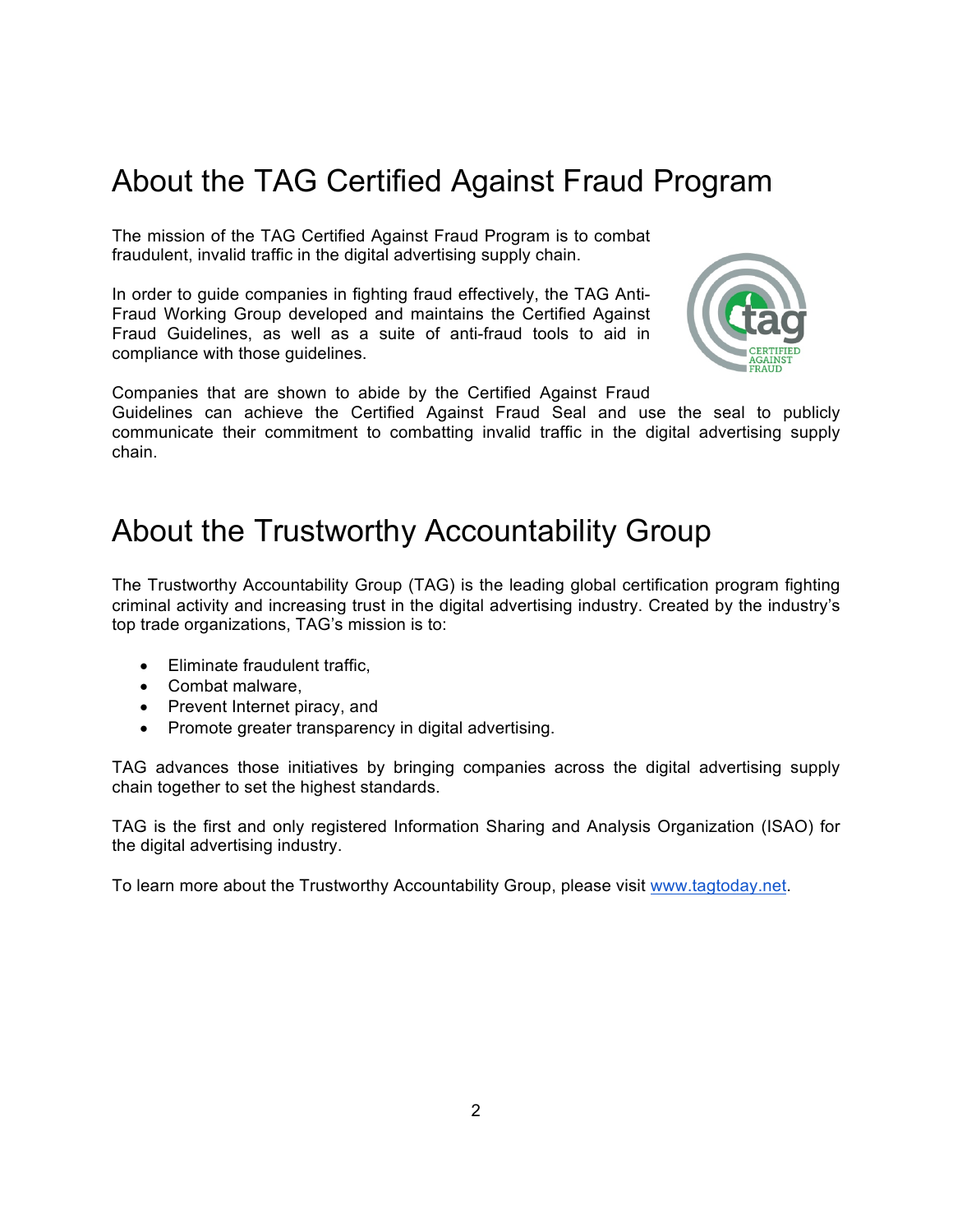# **Table of Contents**

| 4.2. Complete TAG Registration and be a TAG Member in Good Standing  14                  |  |
|------------------------------------------------------------------------------------------|--|
|                                                                                          |  |
|                                                                                          |  |
| 4.5. Comply with General Invalid Traffic (GIVT) Detection and Filtration Requirements of |  |
| Media Ratings Council's (MRC) Invalid Traffic (IVT) Guidelines  14                       |  |
|                                                                                          |  |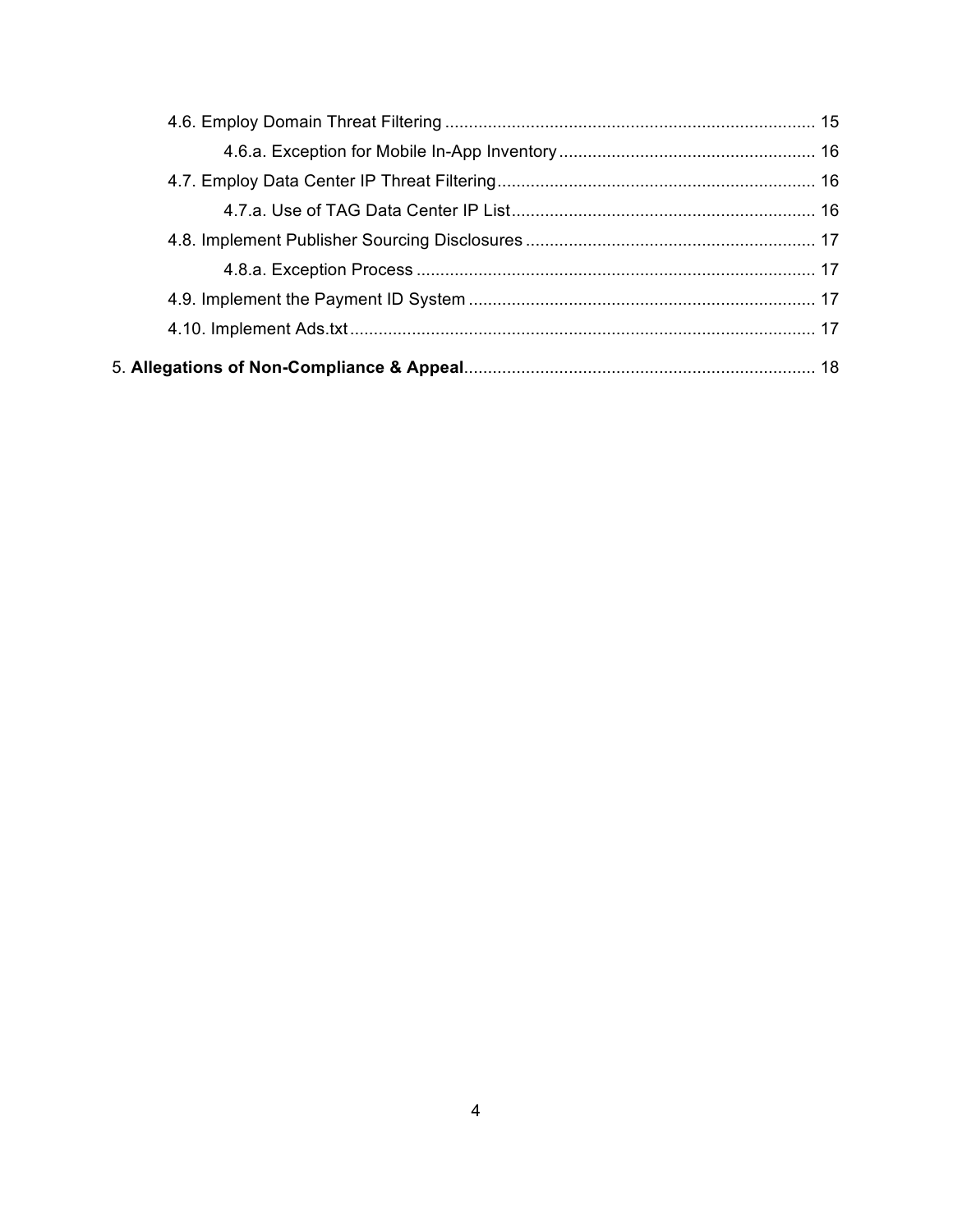# 1. Executive Summary

Advertisers expect their content will be viewed by legitimate consumers with the potential to buy their products and services. However, criminal organizations have attacked the digital ad ecosystem with malware and other methods that generate invalid traffic and defraud legitimate participants in the supply chain. As a result, advertisers may end up paying a material portion of their campaign dollars to criminals who generate ad impressions that are never seen by legitimate consumers.

The 2017 ANA / White Ops Bot Fraud study estimated that advertisers lost \$6.5 billion that year globally to bot-generated, invalid traffic (IVT). Bot traffic impacted a wide variety of websites including those of well-known and premium publishers. Most of the bots visited real websites run by real companies with real human visitors. Those bots continue to impact 9% of desktop display spending and 22% of desktop video spending.

TAG launched its Certified Against Fraud Program in 2016 to combat invalid traffic in the digital advertising supply chain. The TAG Anti-Fraud Working Group developed and maintains the Certified Against Fraud Guidelines, as well as a suite of anti-fraud tools to aid in compliance with those guidelines.

By encouraging legitimate participants in the digital advertising supply chain to meet these standards, the TAG Certified Against Fraud Program has been shown to be an effective tool in reducing fraudulent invalid traffic in the digital advertising supply chain. The 2017 TAG Fraud Benchmarking Study, conducted by The 614 Group, found that the use of TAG Certified distribution channels for digital advertising cut the IVT rate to 1.48 percent across more than 6.5 billion display and video impressions, reducing the level of fraud by more than 83% compared to the broader industry average.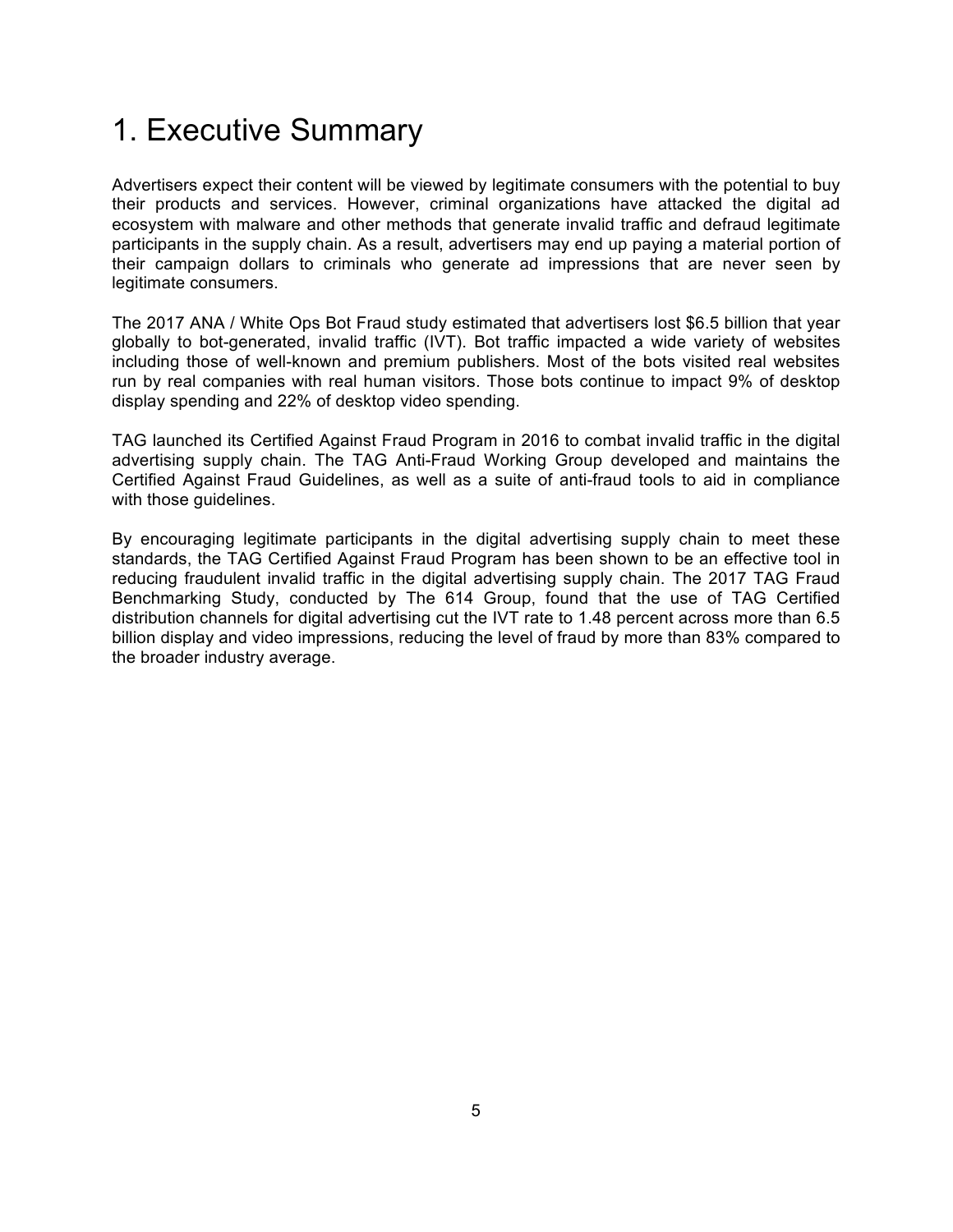# 2. Certification Process

The TAG Certified Against Fraud Program is voluntary and represents the ongoing process of defining and maintaining guidelines for effectively combating fraudulent invalid traffic in the digital advertising supply chain.

TAG certifies companies at the entity level, rather than certifying a specific product or business line within a legal entity. To achieve the TAG Certified Against Fraud Seal, companies must show that all of its material operations related to ad monetization services within a particular geographic market are in compliance with the relevant requirements of the Certified Against Fraud Guidelines.

#### 2.1. Application

Before a company can apply for the Certified Against Fraud Seal, that company must first become a TAG member, completing the process of becoming "TAG Registered" and enrolling in the Verified by TAG Program. Companies can learn more and apply for TAG Registration by contacting TAG directly or visiting www.tagtoday.net.

Once a company has been approved as "TAG Registered" and enrolled in the Verified by TAG Program, the company's designated TAG Compliance Officer may contact TAG directly to request enrollment in the Certified Against Fraud Program in order to begin the process for that company to achieve the Certified Against Fraud Seal. In order to participate in the Certified Against Fraud Program, a company's TAG membership must include access to that program.

#### *2.1.a. Participation Fee*

There is an annual fee, which is encompassed in annual membership dues, for participation in the Certified Against Fraud Program.

#### 2.2. Qualification

Any TAG member company in good standing that has been enrolled in the Verified by TAG Program and whose TAG membership includes participation in the Certified Against Fraud Program can participate in the Certified Against Fraud Program and apply for the Certified Against Fraud Seal.

Requirements to achieve the TAG Certified Against Fraud Seal differ according to a company's role in the digital advertising supply chain. These roles and requirements are outlined in Sections 3 and 4 of this document.

## 2.3. Geographic Applicability of Certification

The Certified Against Fraud Seal can be achieved in any geographic market. However, upon achieving certification, a company is only permitted to use the Certified Against Fraud Seal in the specific geographic markets in which TAG has found the company's operations to be in full compliance with the Certified Against Fraud Guidelines. Additionally, any use of the seal must identify the geographic markets to which it applies.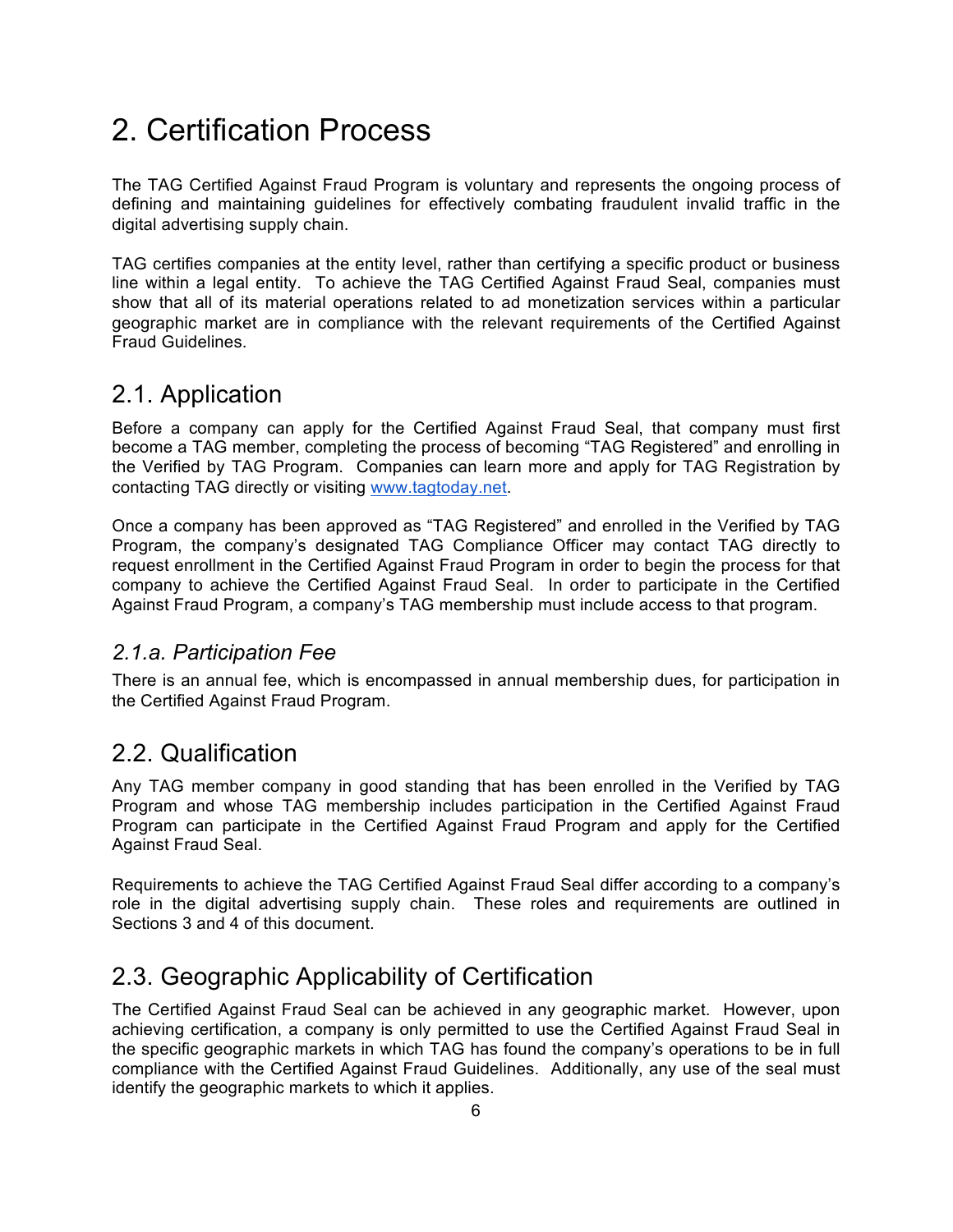At minimum, TAG requires that a company bring its full operations in the US market into compliance in order to achieve the Certified Against Fraud Seal. Companies can also choose to certify operations in additional markets, either by country (e.g.: Brazil), by region (e.g.: South America), or globally.

If a company wants to certify its operations in geographic markets beyond the US, it must clearly state the markets – either by country, by region, or globally – in which it is applying for certification in its application for the Certified Against Fraud Seal.

If a company does not clarify the geographic areas in which it wants to be certified, TAG will assume the company is applying solely for certification of its operations in the US market and the company will be licensed to use the Certified Against Fraud Seal solely in that market.

#### 2.4 Methods of Certification

Companies can apply to achieve the Certified Against Fraud Seal using one of two methods: self-attestation and independent validation. A company has the option to choose either method, except in cases noted in Section 5 of this document. The selected method is recorded and displayed on the TAG website.

Certification through self-attestation is obtained with a series of binding attestations from the company in which it attests to have achieved full compliance with the Certified Against Fraud Guidelines and that it will maintain compliance throughout the certification period.

Certification through independent validation is obtained by the company inviting an independent auditor to review and validate that the company has achieved full compliance with the Certified Against Fraud Guidelines, and the company attesting that it will maintain compliance throughout the certification period. A validating company may be any auditing company that includes a specialty in digital media audits.

The certification processes for self-attestation and independent validation are parallel except that in an independent validation, the independent auditor submits required attestation paperwork and reports to TAG, in addition to the paperwork submitted by the company itself.

Since the internal processes for both self-attestation and independent validation certification are the same, a company that has achieved the Certified Against Fraud Seal through a selfattestation can move to an independent validation certification at any time by providing the additional paperwork and reports required from the independent auditor.

#### *2.4.a. Certification Through Self-Attestation*

Certification through self-attestation is obtained through a series of attestations from the company that it is complying the Certified Against Fraud Guidelines.

Entities that wish to achieve the TAG Certified Against Fraud Seal through self-attestation should submit to TAG a completed Certified Against Fraud Self-Attestation Checklist and supporting materials for each of the relevant certification requirements, as well as a signed TAG Compliance Officer Attestation and Business Executive Attestation. Following examination of the self-attestation application materials, TAG will notify the company as to whether they have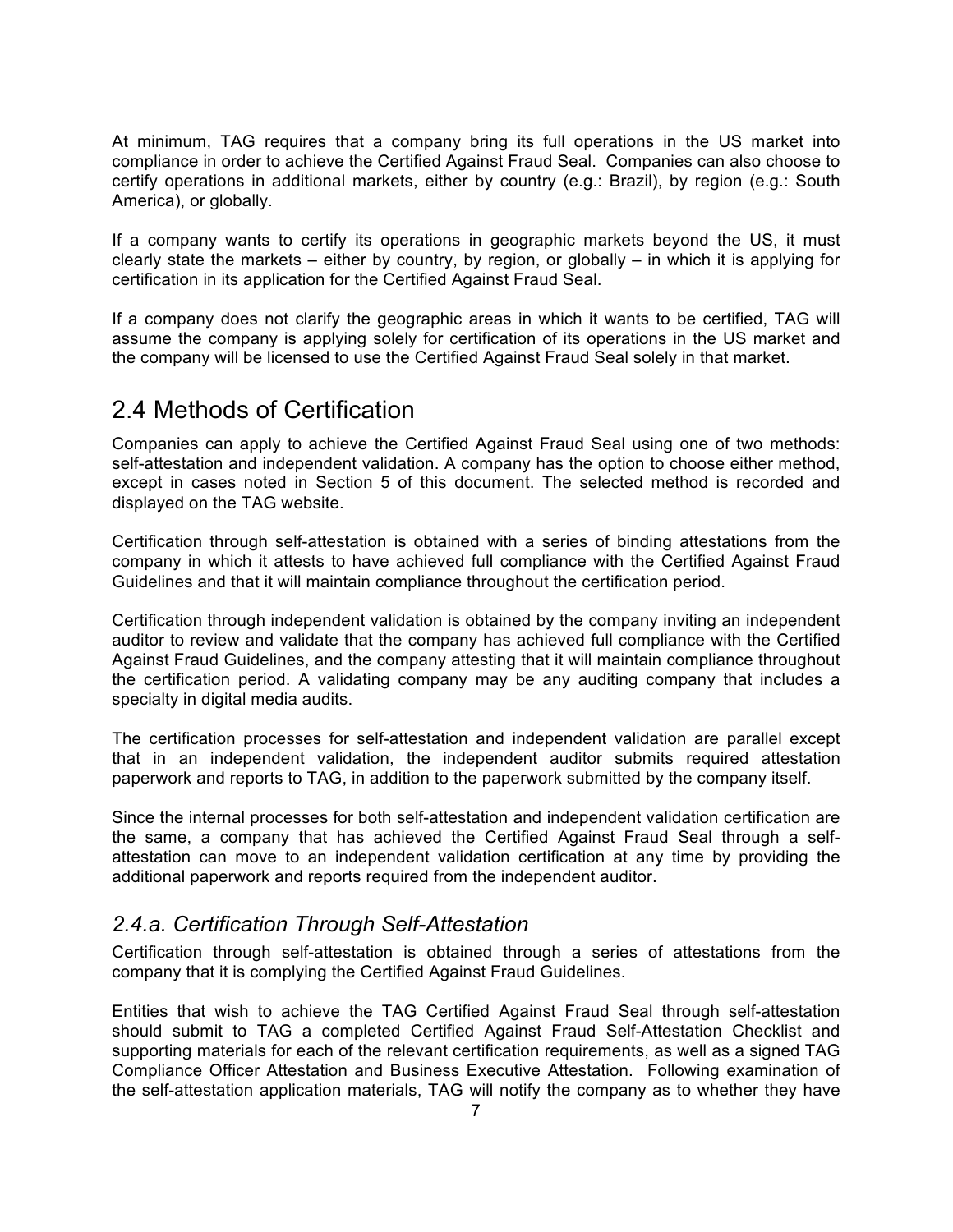met the relevant requirements of the Certified Against Fraud Guidelines, or whether additional information is needed in order to confirm compliance.

#### *2.4.b. Certification Through Independent Validation*

To achieve certification through independent validation, a company must invite an independent auditor to validate that the company is compliant with the Certified Against Fraud Guidelines. A validating company may be any auditing company that includes a specialty in digital media audits.

While independent validation is designed to provide limited assurance, ensuring that all Certified Against Fraud Guidelines are being met within the company's operations, technology and supporting documentation may take some time to examine. Examination time depends on several factors such as company operations maturity level, organization size and complexity and technology.

Independent validation will include examination of, but is not limited to, the following:

- Job description of the compliance officer.
- Training policy and procedures.
- Internal audit policies and procedures.
- Established policies and procedures related to internal control.
- Policies and procedures related to the requirements of the Certified Against Fraud Guidelines.
- Policies and procedures related to complaint handling/resolution to ensure compliance with the Certified Against Fraud Guidelines.
- Testing performed by the company as part of the internal quarterly review process.

To achieve independent validation, the validating company must submit the following to TAG:

- Compliance Officer and Executive Attestations
- Independent Validation Attestation
- Quarterly audit report

#### 2.5 Publication of Certification Status

With training and consistent monitoring procedures in practice, the company is certified when TAG determines the company to be in full compliance with the Certified Against Fraud Guidelines, based on the required documentation submitted. TAG notifies the company of its certification status, and that certification status is posted to the TAG Registry. Upon certification, TAG sends materials to the company's designated TAG Compliance Officer for use in promoting the company's Certified Against Fraud status.

#### *2.5.a. Certified Against Fraud Seal*

Companies that are shown to meet the Certified Against Fraud Guidelines receive the Certified Against Fraud Seal and can use the seal to publicly communicate their commitment to combatting fraudulent, invalid traffic in the digital advertising supply chain.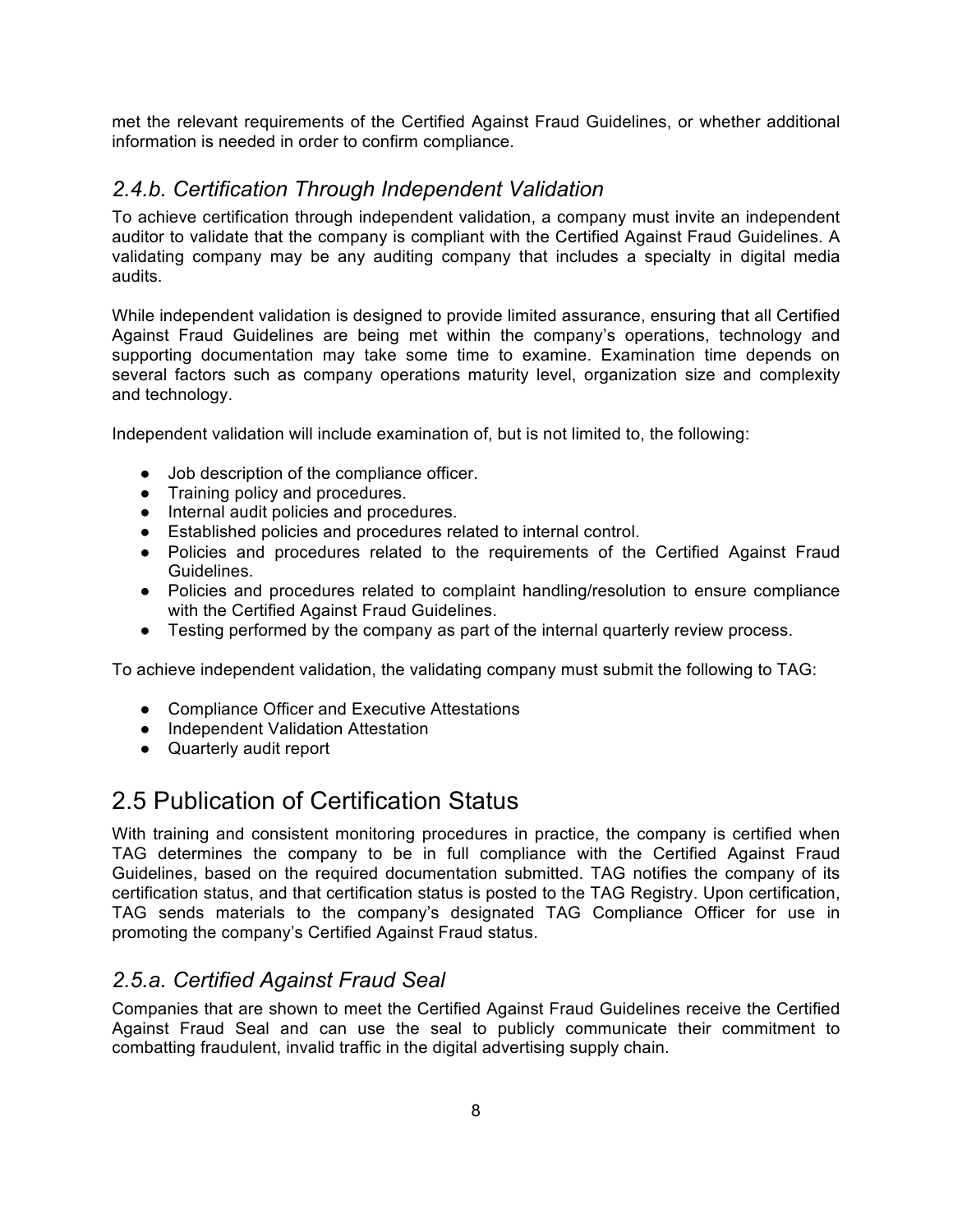## 2.6. Continued Compliance

Companies that are shown to meet the Certified Against Fraud Guidelines and achieve the Certified Against Fraud Seal must maintain compliance throughout the certification period.

#### *2.6.a. TAG Compliance Officer*

Companies participating in the Certified Against Fraud program must designate a qualified TAG Compliance Officer. This is usually done in the process of the company's application for TAG Registration, prior to participation in the Certified Against Fraud Program.

The duties of a TAG Compliance Officer include:

- Serving as the primary point of contact between TAG and the company regarding all aspects of the company's TAG membership. This includes receipt of notice concerning any changes to TAG Certification program(s).
- Completing the required training modules for each TAG Certification program in which the company participates.
- Educating internal teams on the requirements of each TAG Certification program in which the company participates, and notifying those internal teams of any changes.
- Overseeing the company's processes related to compliance with the requirements of each TAG Certification program in which the company participates.
- Facilitating internal review of the company's compliance with the requirements of each TAG certification program in which the company participates, including independent auditor review where appropriate.
- Taking on additional responsibilities applicable to each of the TAG programs in which the company participates (as appropriate).

The minimum qualifications for a TAG Compliance Officer include:

- Reporting relationships whereby compliance assessments are not influenced or biased by operations personnel being tested for compliance.
- Adequate technical training and proficiency in testing and assessing compliance.
- Adequate knowledge of the subject matter covered in each of the TAG Certification programs in which the company participates (i.e., advertising technology, various functions within the digital advertising supply chain, etc.).
- Adequate independence within the company to avoid conflicts of interest with regard to assessing compliance with TAG program requirements.

A TAG Compliance Officer does not need to hold a particular title or job description within the organization, as long as that individual has independence from sales and marketing functions.

The role of the TAG Compliance Officer is further described in the TAG Compliance Officer Role Description on the TAG website.

#### *2.6.b. Compliance Team*

While the only required requirement to support compliance with the Certified Against Fraud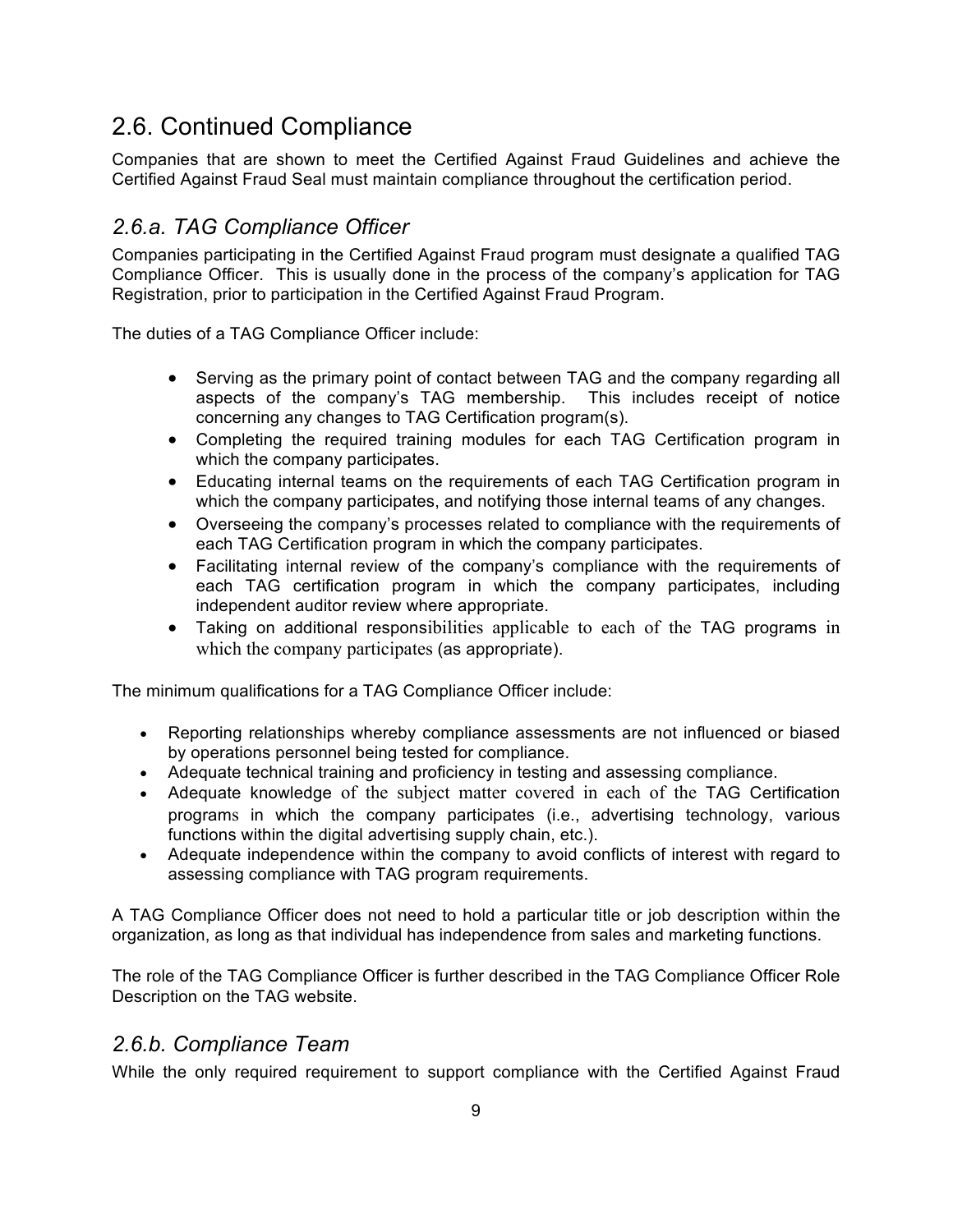Program is the designation of a TAG Compliance Officer, it is also recommended that a company have in place a Compliance Team to assist in meeting and maintaining compliance with the Certified Against Fraud Guidelines.

#### *2.6.c. Training*

Certified Against Fraud training is required for the company's designated TAG Compliance Officer. The Compliance Officer is encouraged to attend the first training available after a company is enrolled in the Certified Against Fraud Program and must complete training within three months of the company having achieved the Certified Against Fraud Seal. Training must be renewed on an annual basis in order for a company to maintain its Certified Against Fraid Seal from year to year.

#### *2.6.d. Quarterly Internal Reviews*

Quarterly internal reviews ensure that a company that has been awarded the Certified Against Fraud Seal maintains full compliance with the Certified Against Fraud Guidelines throughout the year.

The TAG Compliance Officer is responsible for overseeing quarterly internal reviews, which should insure that:

- The Certified Against Fraud Guidelines are consistently and completely followed.
- Control activities discussed during Certified Against Fraud training are formally documented.
- Potentially criminal activity is detected in a timely fashion.
- Appropriate corrective measures are taken in a timely fashion.

Internal reviews should also include a risk analysis of certain control functions to assess how much testing is needed to validate adherence. Also, actual testing of data, both quantitatively and qualitatively, should be used to validate that the existing control structure is designed correctly and operating effectively.

#### *2.6.e. Recertification*

Certification is an ongoing process and companies that achieve the Certified Against Fraud Seal must be recertified annually. Companies that achieve the Certified Against Fraud Seal must apply for recertification by January 30 each year in order to be considered for recertification in that calendar year. TAG sends recertification notifications to all certified companies prior to the start of the recertification submission period.

TAG reviews all applications for recertification and notifies companies whether they have been recertified by March 1.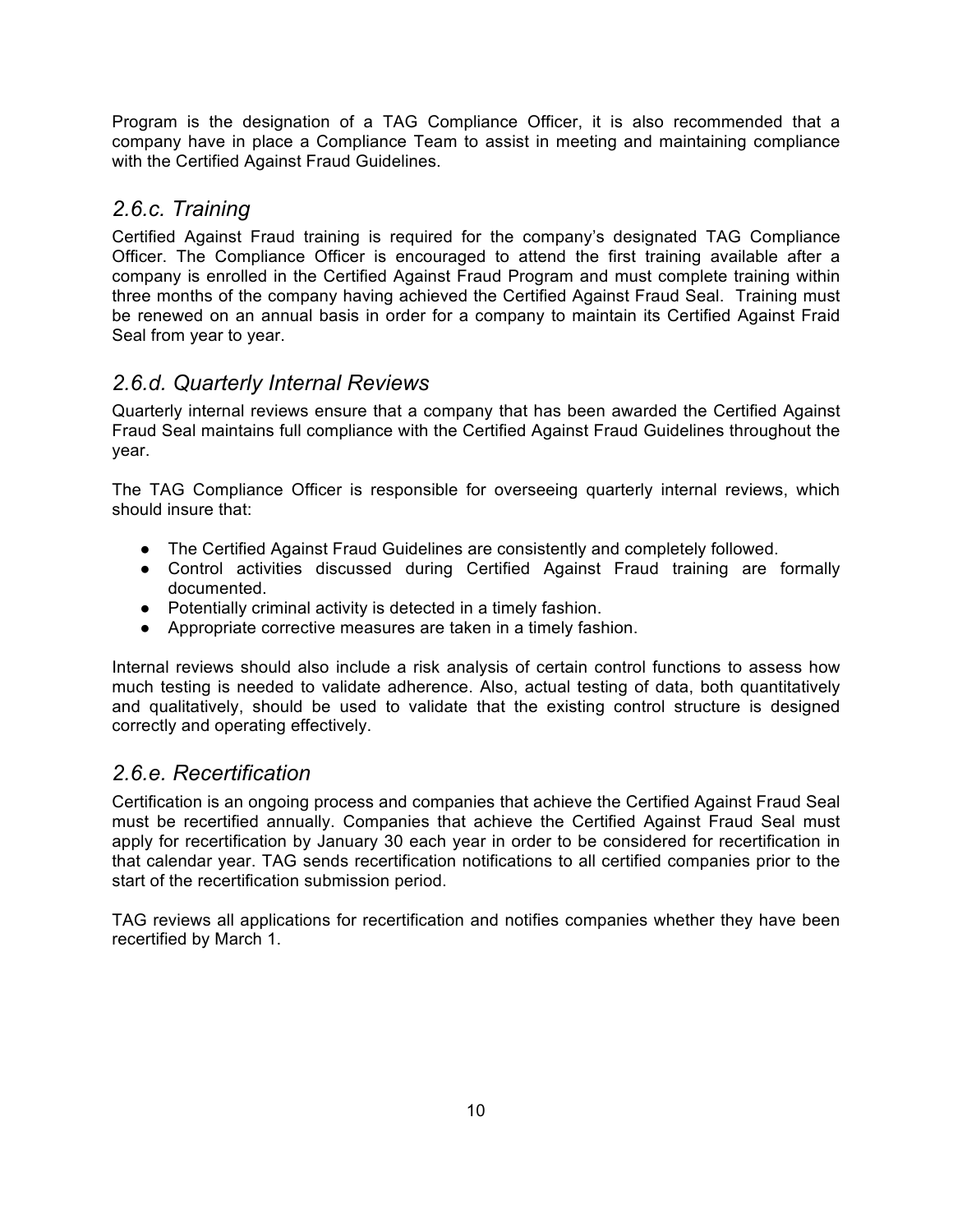# 3. Covered Parties

The Certified Against Fraud Program is applicable to several types of entities across the digital advertising supply chain:

- Direct Buyers,
- Direct Sellers,
- Intermediaries, and
- Anti-Fraud and Measurement Services.

Companies applying for the Certified Against Fraud Seal must apply for the Seal under all relevant covered party categories, meeting the requirements relevant to each category, as described in Section 4.

#### 3.1. Direct Buyer

Direct Buyers are advertisers who own advertisements for placement in inventory on the publisher's websites or other media properties, or advertising agencies that directly represent such advertisers.

The most Direct Buyer is an advertiser – a brand company represented in the advertisements that it wants to place in the publisher's inventory.

However, many brands hire an advertising agency to manage their advertising campaigns. A brand-appointed agency is also a Direct Buyer, except in cases it operates as an Intermediary. To qualify as a direct buyer, the agency must directly represent the advertiser.

#### 3.2. Direct Seller

The most Direct Seller is a publisher that provides content to an audience. This type of Direct Seller sells ad space inventory on its websites or other media properties that offer value to advertisers depending on the size and demographics of the audience.

While a publisher may sell this inventory directly, larger publishers may appoint an agent to manage and sell this inventory. Such an agent is also a Direct Seller. To qualify as a Direct Seller, the agency must directly represent the publisher.

#### 3.3. Intermediary

An Intermediary is a company that owns and/or operates a technology or service that allows for the purchase of digital inventory for the purpose of ad placement.

Intermediaries include both Indirect Sellers and Indirect Buyers.

- An Intermediary may be an Indirect Seller in that it sells a Direct Seller's inventory.
- An Intermediary may be an Indirect Buyer in that it is qualified to assign a Direct Buyer's advertisements to a Direct Seller's inventory.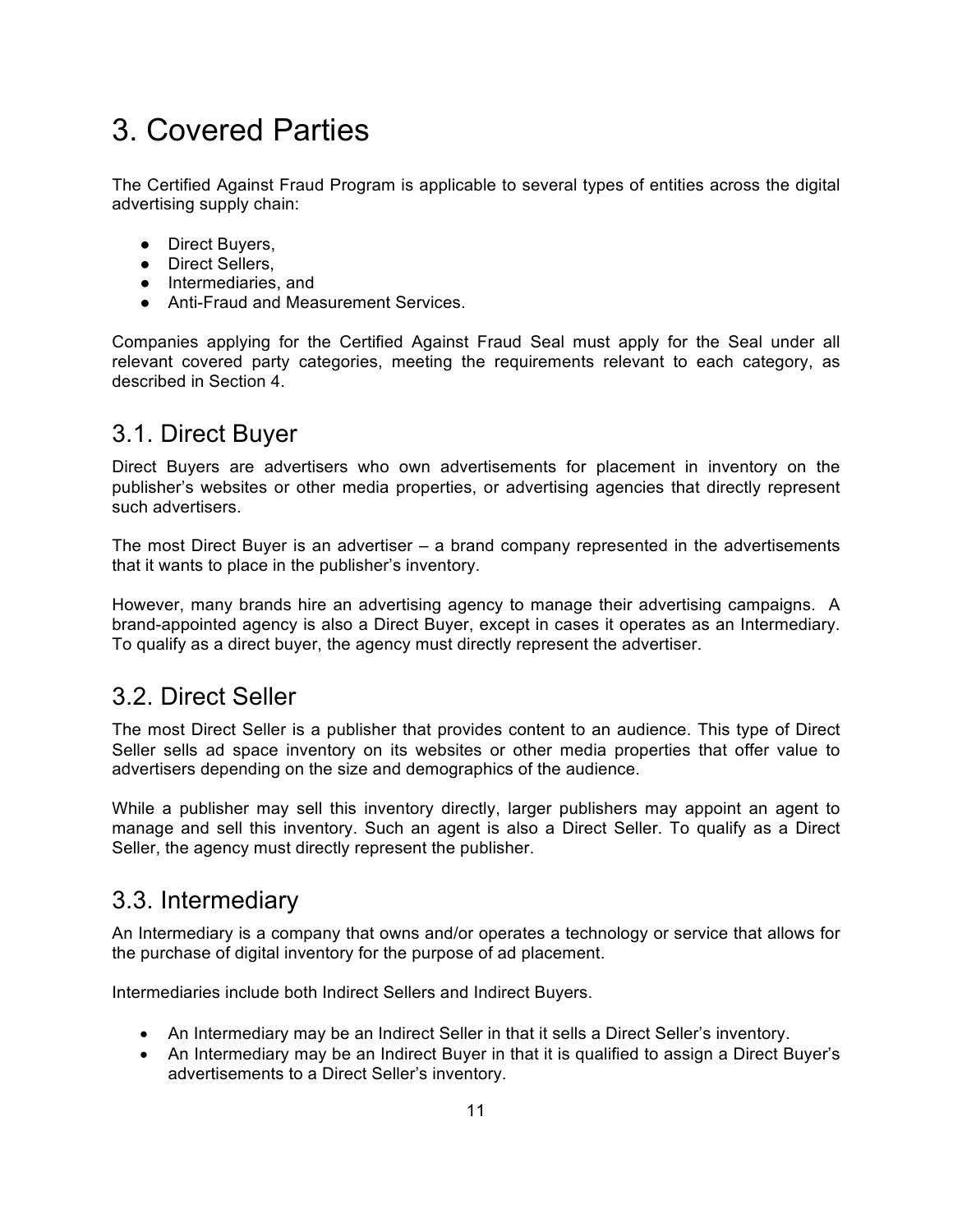Any entity that connects a Direct Seller to a Direct Buyer or an Indirect Seller through an ad technology layer or redirect is also an Intermediary.

## 3.4. Anti-Fraud & Measurement Services

Anti-Fraud & Measurement Services are entities able to assist Direct Buyers, Direct Sellers and/or Intermediaries in the detection, measurement and/or filtering of invalid traffic from the digital advertising supply chain.

These entities do not transact inventory, but may be able to append to the creative payload or be declared in the campaign.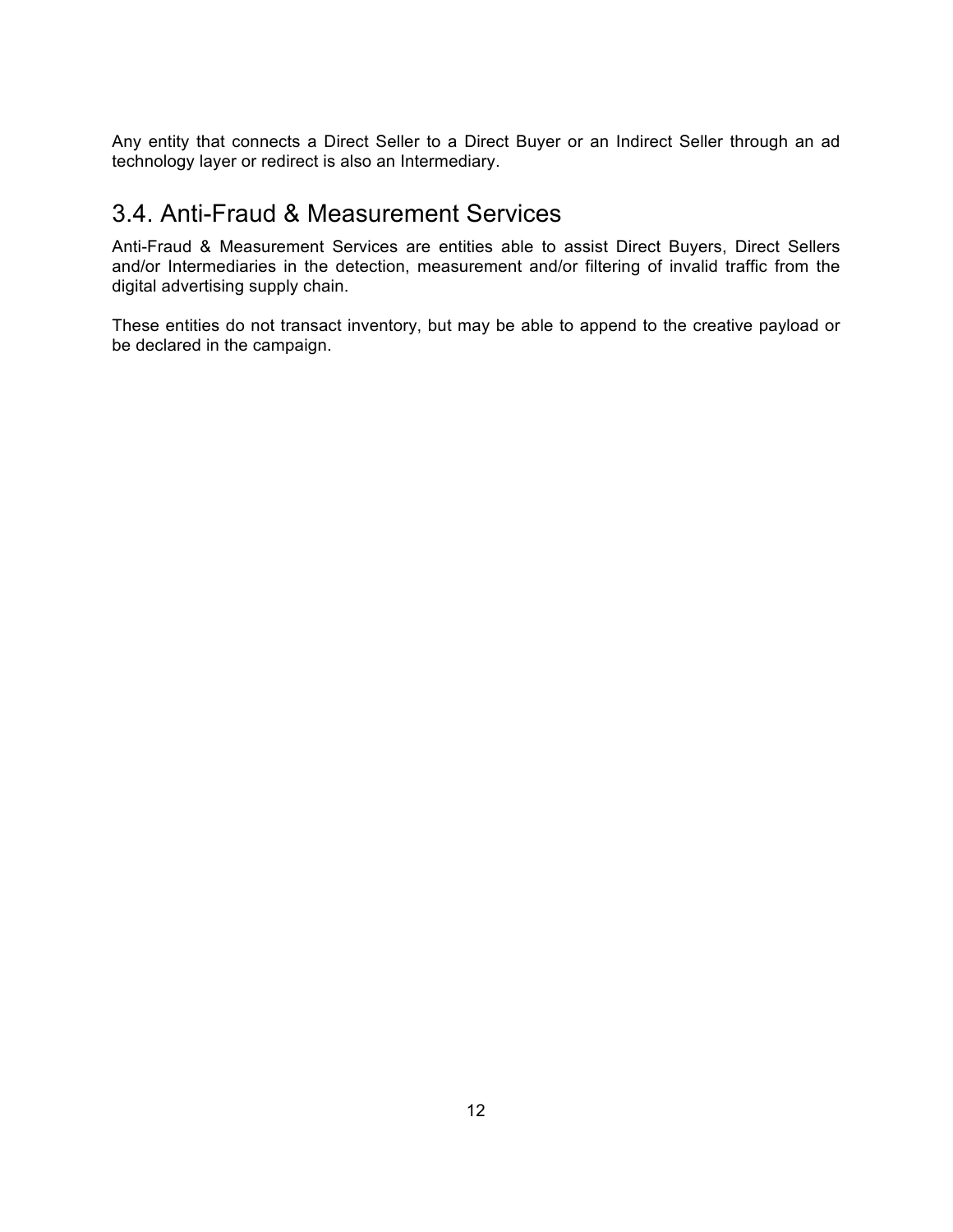# 4. Certification Requirements

Requirements to achieve the Certified Against Fraud Seal differ according to a company's role in the digital advertising supply chain. To achieve the Certified Against Fraud Seal, an entity must meet relevant criteria based on the types of functions a given entity undertakes.

To achieve the Certified Against Fraud Seal, a company must meet the requirements for all the categories in which it operates, according to the table below.

## 4.1. Requirements Table

| <b>Requirement</b>                                                                                                | <b>Scope</b>   | <b>Direct</b><br><b>Buyer</b> | <b>Direct</b><br><b>Seller</b> | <b>Intermediary</b> | <b>Anti-Fraud &amp;</b><br><b>Measurement</b><br><b>Services</b> |
|-------------------------------------------------------------------------------------------------------------------|----------------|-------------------------------|--------------------------------|---------------------|------------------------------------------------------------------|
| <b>Complete TAG</b><br><b>Registration and be a</b><br><b>TAG Member in Good</b><br><b>Standing</b>               | Administrative | ✓                             | ✓                              | ✓                   |                                                                  |
| <b>Have a designated TAG</b><br><b>Compliance Officer</b>                                                         | Administrative | ✓                             | ✓                              | ✓                   | ✓                                                                |
| <b>Attend a Certified</b><br><b>Against Fraud Training</b><br>annually                                            | Administrative | ℐ                             | ℐ                              | ✓                   |                                                                  |
| <b>Comply with GIVT</b><br><b>Detection and Filtration</b><br><b>Requirements of MRC</b><br><b>IVT Guidelines</b> | Anti-Fraud     | ✓                             | ✓                              | ✓                   | ✓                                                                |
| <b>Employ Domain Threat</b><br><b>Filtering</b>                                                                   | Anti-Fraud     | ✓                             | ✓                              | ✓                   | ✓                                                                |
| <b>Employ Data Center IP</b><br><b>Threat Filtering</b>                                                           | Anti-Fraud     | ✓                             | ✓                              | ✓                   |                                                                  |
| <b>Implement Publisher</b><br><b>Sourcing Disclosures</b>                                                         | Transparency   |                               | ✓                              |                     |                                                                  |
| <b>Implement Payment ID</b><br><b>System</b>                                                                      | Transparency   |                               |                                | ✓                   |                                                                  |
| <b>Implement Ads.txt</b>                                                                                          | Transparency   |                               |                                |                     |                                                                  |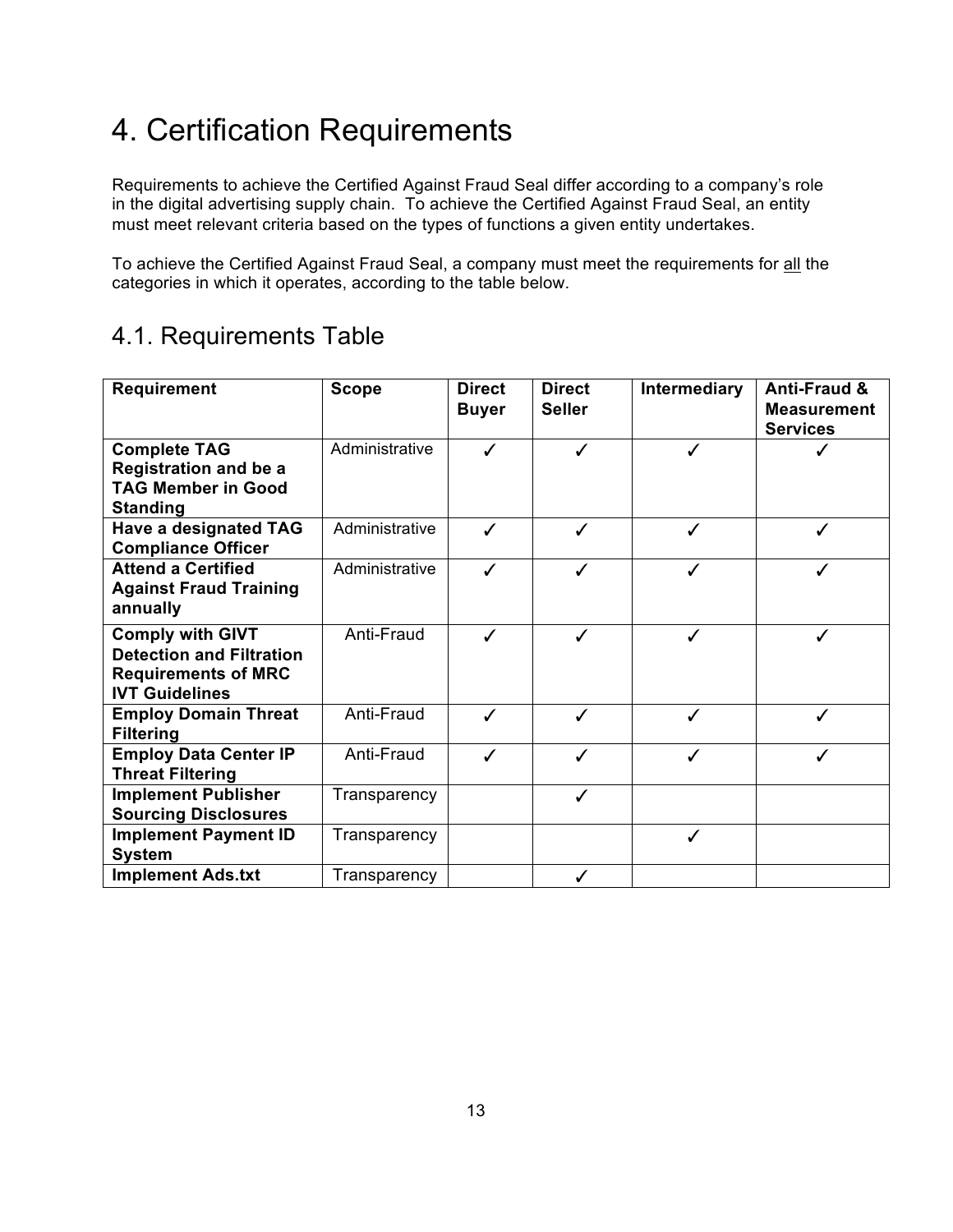## 4.2. Complete TAG Registration and be a TAG Member in Good **Standing**

To achieve the Certified Against Fraud Seal, any participating company must first become a TAG member, completing the process of becoming "TAG Registered" and enrolling in the Verified by TAG Program. Companies can learn more and apply for TAG Registration by contacting TAG directly or visiting www.tagtoday.net.

Companies seeking the Certified Against Fraud Seal must also have active TAG memberships that include participation in the Certified Against Fraud Program, have a valid TAG membership agreement in place, and be current on payment for all TAG membership fees.

## 4.3. Have a Designated TAG Compliance Officer

To achieve the Certified Against Fraud Seal, any participating company must have designated a qualified TAG Compliance Officer.

The role of the TAG Compliance Officer is described in section 2.6.a of this document.

## 4.4. Attend a Certified Against Fraud Training Annually

In order to achieve the Certified Against Fraud Seal, the designated TAG Compliance Officer at any participating company must, at least once in a 12-month period, attend a Certified Against Fraud training.

TAG provides training on a regular basis via a virtual platform so that TAG Compliance Officers are able to obtain training regardless of geographic location. TAG Compliance Officers can learn more and RSVP for training sessions by visiting www.tagtoday.net.

#### 4.5. Comply with General Invalid Traffic (GIVT) Detection and Filtration Requirements of Media Ratings Council's (MRC) Invalid Traffic (IVT) Guidelines

To achieve the Certified Against Fraud Seal, any participating company must ensure that all of the monetizable transactions (including impressions, clicks, conversions, etc.) that it handles are measured and filtered in a manner compliant with the General Invalid Traffic (GIVT) provisions of the Media Ratings Council's (MRC) Invalid Traffic (IVT) Detection and Filtration Guidelines Addendum.

The best path to compliance with this requirement depends on a participating company's internal business practices, as well as the way it employs fraud detection and measurement within its organization.

If a participating company uses proprietary, in-house technology for fraud detection and measurement, that company must:

● achieve an MRC accreditation for digital services (including GIVT detection and filtration),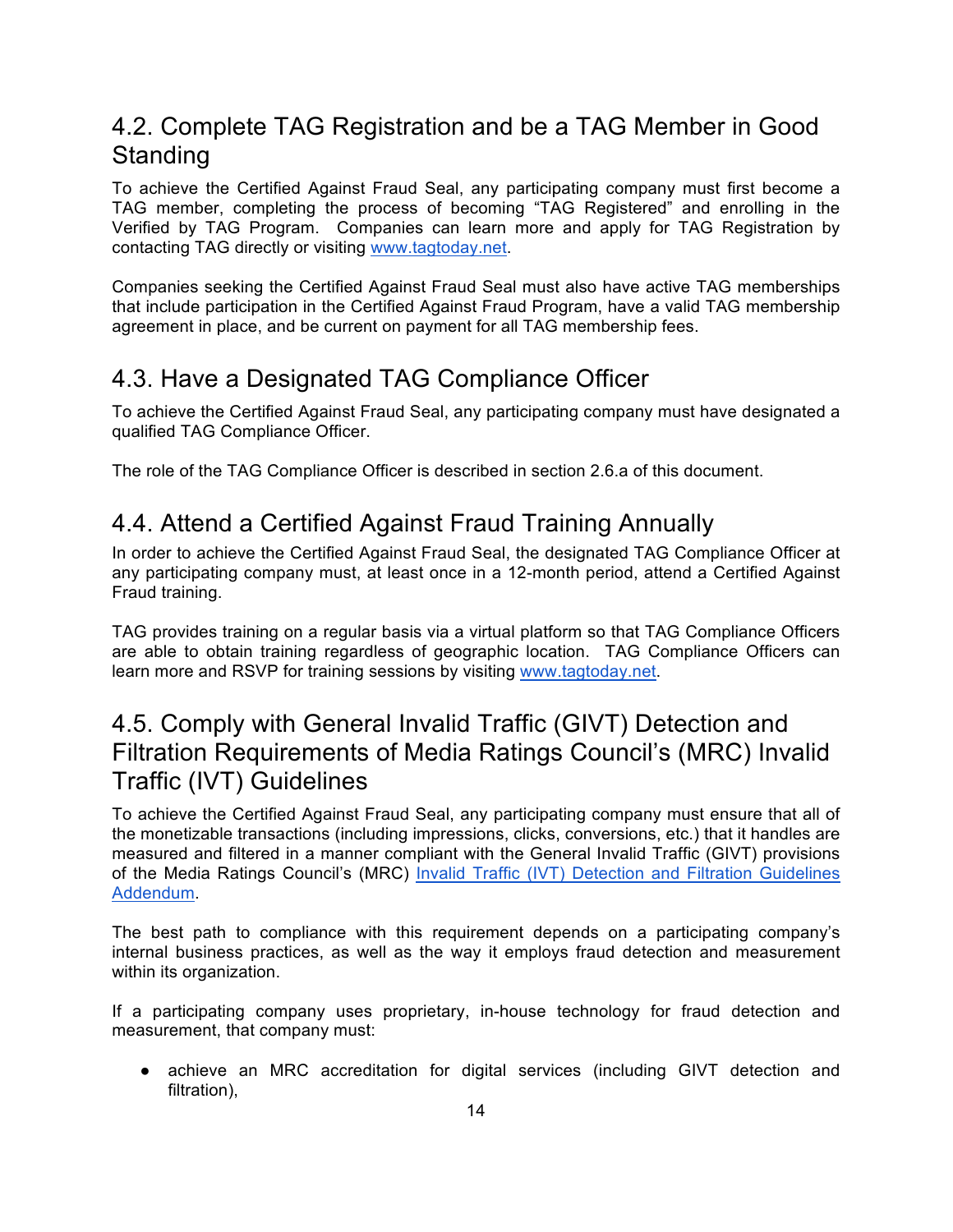*or*

● be certified by an independent auditor that the company's fraud detection and measurement capacities are compliant with the GIVT provisions of the MRC's IVT Detection and Filtration Guidelines Addendum.

If a participating company relies on one or more third-party vendor(s) for fraud detection and measurement services – including fraud detection vendors, measurement services or third-party ad servers – that company must ensure that the relevant third-party vendor(s):

- achieve an MRC accreditation for digital services (including GIVT detection and filtration).
	- *or*
- be certified by an independent auditor that its fraud detection and measurement capacities are compliant with the GIVT provisions of the MRC's IVT Detection and Filtration Guidelines Addendum.

Regardless of whether a participating company employs proprietary in-house technology or works with third-party vendors for fraud detection and measurement, the participating company must be able to show that all of the ad transactions and/or inventory that it handles is measured and filtered in a manner compliant with the GIVT provisions of the MRC's IVT Detection and Filtration Guidelines Addendum. This requirement is intended to encompass all types of digital ad inventory, including but not limited to desktop display, video, mobile web, social, in-app, audio, over-the-top (OTT), etc.

This requirement also means that all of the inventory handled by a participating company must be measured in a manner that is compliant – including inventory on that company's owned and operated media properties as well as any inventory handled by that company on behalf of a third-party partner.

#### *4.5.a. Exception Process*

In rare cases, a participating company may find that it is not possible to ensure that a portion of its monetized ad transactions and/or inventory is measured and filtered in a manner compliant with the GIVT provisions of the MRC's IVT Detection and Filtration Guidelines Addendum. For example, this might be true in instances where the marketplace does not yet include vendors providing measurement and/or filtering services compliant with GIVT provisions of the MRC's IVT Detection and Filtration Guidelines Addendum for a specific type of digital ad inventory.

In such instances, a participating company may seek an exception to this requirement solely for the portion of its monetized ad transactions and/or inventory for which it is not currently possible to measure and filter in a manner compliant with the GIVT provisions of the IVT Detection and Filtration Guidelines Addendum.

To request such an exception, the participating company should provide an attestation on company letterhead from a Business Executive stating the scope of the requested exemption and the reason(s) why it is not currently possible to comply with the requirement.

## 4.6. Employ Domain Threat Filtering

To achieve the Certified Against Fraud Seal, any participating company must implement domain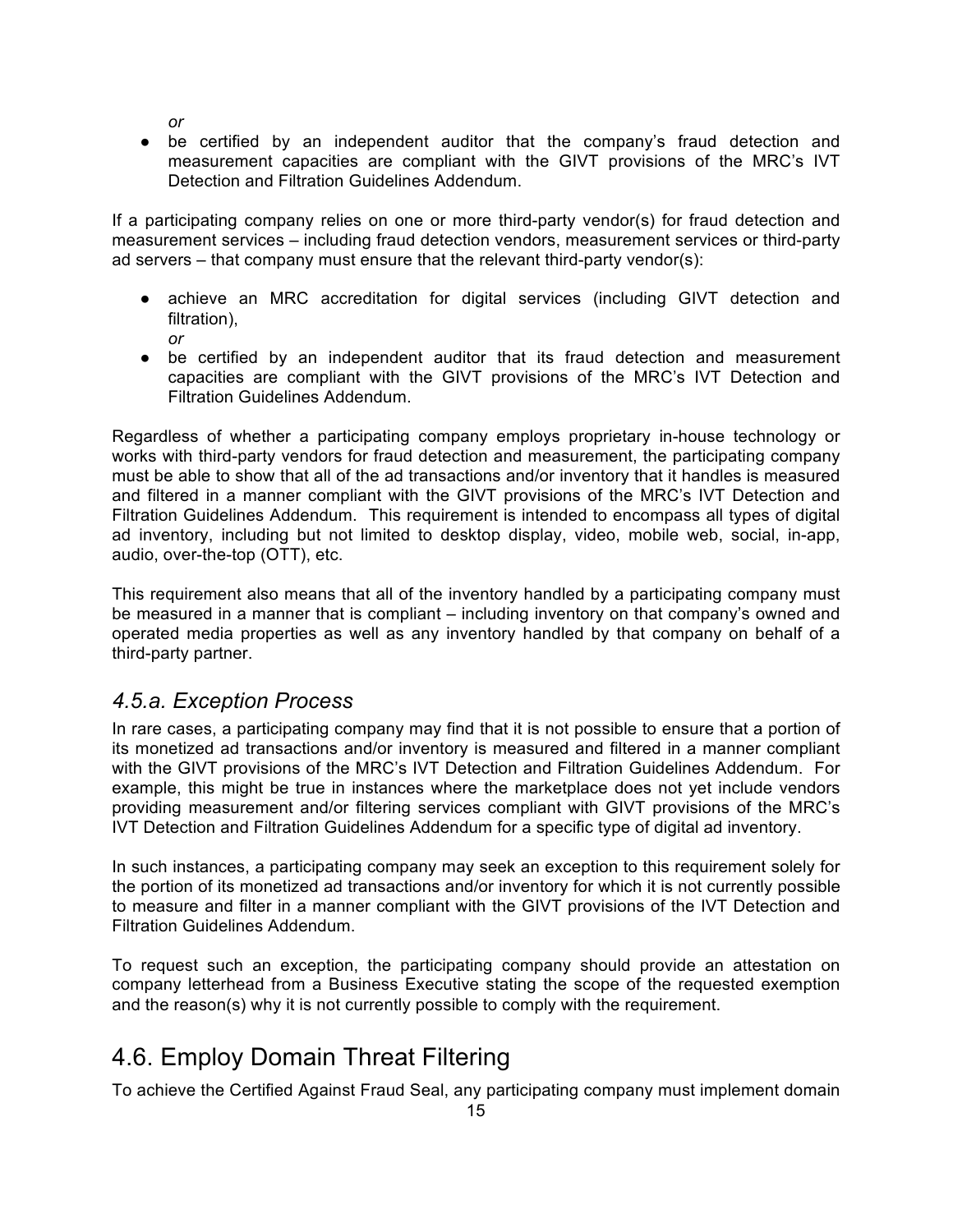threat filtering across all of the monetizable transactions (including impressions, clicks, conversions, etc.) that it handles.

Domain threat filtering is the practice of filtering out domains that have been identified through business and technical means to have a high risk of being the destination for invalid traffic, and therefore of generating invalid ad impressions. Domain threat filtering is accomplished by developing or subscribing to a list of domain threats and of applying this list to current and future transactions.

Participating companies may choose to employ domain threat filtering pre-bid or post-bid as long as all of the monetizable transactions (including impressions, clicks, conversions, etc.) that it handles are filtered for domain threats.

#### *4.6.a. Exception for Mobile In-App Inventory*

This requirement does not apply to mobile in-app inventory, except in cases when such in-app inventory is within an embedded browser (otherwise known as a mobile web browser) where the mobile app renders HTML pages in a browser. Examples include clicking on a link to a webpage from within a social app that leverages embedded browsers.

#### 4.7. Employ Data Center IP Threat Filtering

To achieve the Certified Against Fraud Seal, any participating company must implement data center IP threat filtering across all of the monetizable transactions (including impressions, clicks, conversions, etc.) that it handles.

Data center IP threat filtering is the practice of filtering out IP addresses that have been identified through business and technical means to have a high risk of being the origin of invalid traffic, and therefore of generating invalid ad impressions, and of applying this list to current and future transactions. Data center IP threat filtering is accomplished by developing or subscribing to a list of data center IP addresses and of applying this list to current and future transactions.

Companies may choose to employ data center IP threat filtering pre-bid or post-bid as long as all of the monetizable transactions (including impressions, clicks, conversions, etc.) that it handles are filtered for data center IP addresses.

#### *4.7.a. Use of TAG Data Center IP List*

The TAG Data Center IP List is available to assist companies in meeting this requirement. This tool is a common list of IP addresses with invalid traffic coming from data centers where human traffic is not expected to originate. This common list is not intended to include data center IP addresses where a mix of human and invalid traffic is expected to originate. The full process for utilizing the list is outlined in the *TAG Compliance Standard for the Data Center IP List*.

The TAG Data Center IP List is intended to be employed in addition to the data center IP threat filtering operations that companies employ internally or through third-party vendors. While the TAG Data Center IP List is a powerful tool aggregated from fraud detection vendors across the industry, it does not include the proprietary insights that would be available through a company's in-house detection or that of a third-party fraud detection vendor. For that reason, companies whose only means of employing data center IP filtering is use of the TAG Data Center IP List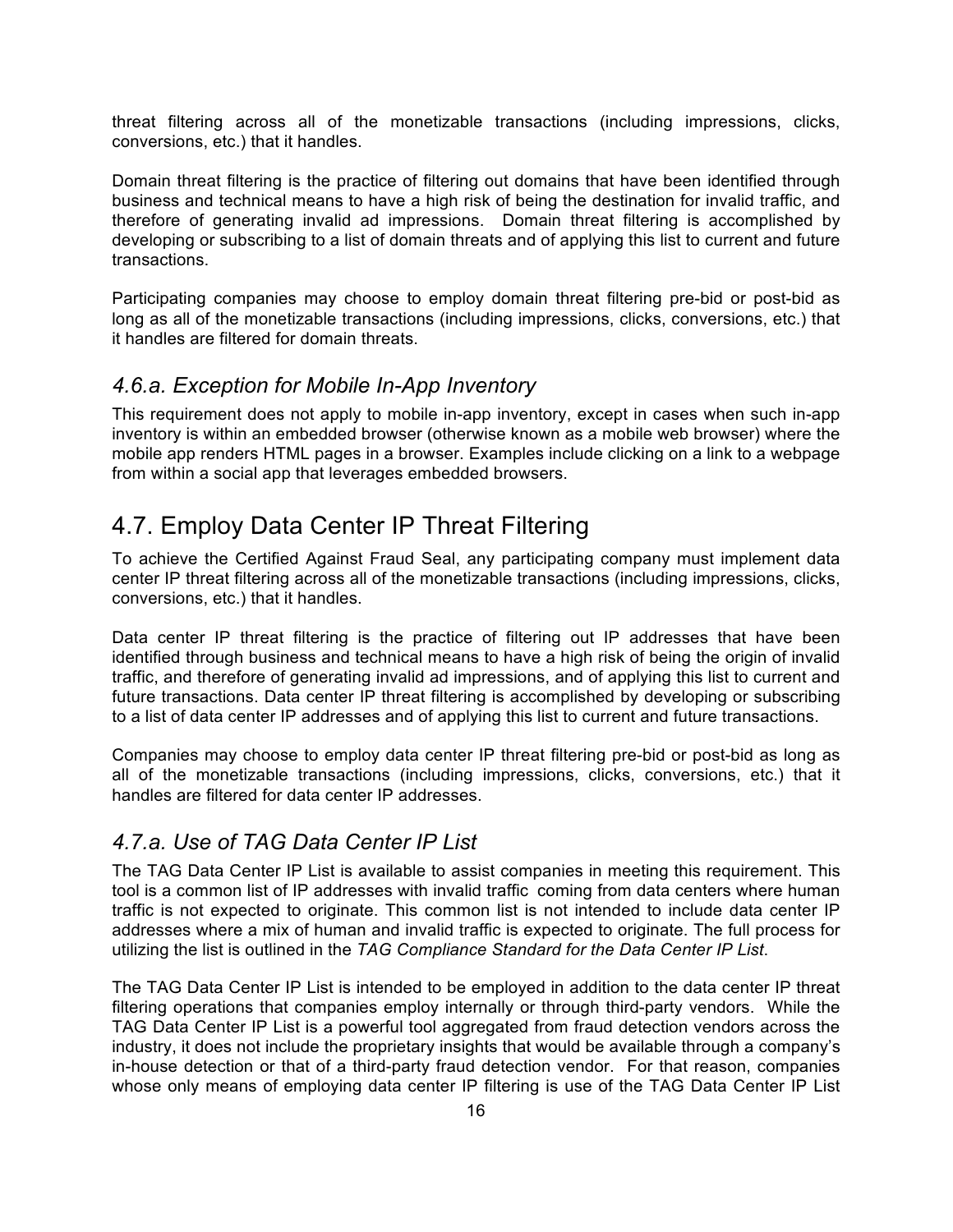will not be considered compliant with this requirement.

## 4.8. Implement Publisher Sourcing Disclosures

To achieve the Certified Against Fraud Seal, any company acting as a Direct Seller must disclose its practices related to paid traffic sourcing by implementing the requirements in the *TAG Publisher Sourcing Disclosure Requirements*.

#### *4.8.a. Exception Process*

A Direct Seller that does not source traffic from paid traffic sources, as defined in the *TAG Publisher Sourcing Disclosure Requirements,* may seek an exception to this requirement.

To request an exception, the Direct Seller should provide an attestation on company letterhead from a Business Executive stating that the company does not source traffic from paid traffic sources as defined in the *TAG Publisher Sourcing Disclosure Requirements*.

Once granted, an exception can be revoked for 12 months if a vendor that has achieved an MRC accreditation for digital services (including GIVT detection and filtration) or been certified by an independent auditor as compliant with the GIVT provisions of the MRC's IVT Detection and Filtration Guidelines Addendum reports to TAG a finding of more than 5% GIVT on inventory representing at least 10% of the Direct Seller's inventory pool.

## 4.9. Implement the Payment ID System

To achieve the Certified Against Fraud Seal, any participating company acting as an Intermediary must implement the TAG Payment ID System. Companies must participate in the Payment ID System for all transactions using the OpenRTB protocol.

The objective of the TAG Payment ID System is to reduce the volume of illegitimate ad inventory sold by enabling media buyers to avoid untrustworthy parties in the supply chain; and take effective remedial action if necessary.

#### 4.10. Implement Ads.txt

To achieve the Certified Against Fraud Seal, any participating company acting as a Direct Seller must create a public record of its Authorized Digital Sellers by publishing an ads.txt file.

The required implementation of Ads.txt is described in the *IAB Tech Lab Ads.txt Specification.*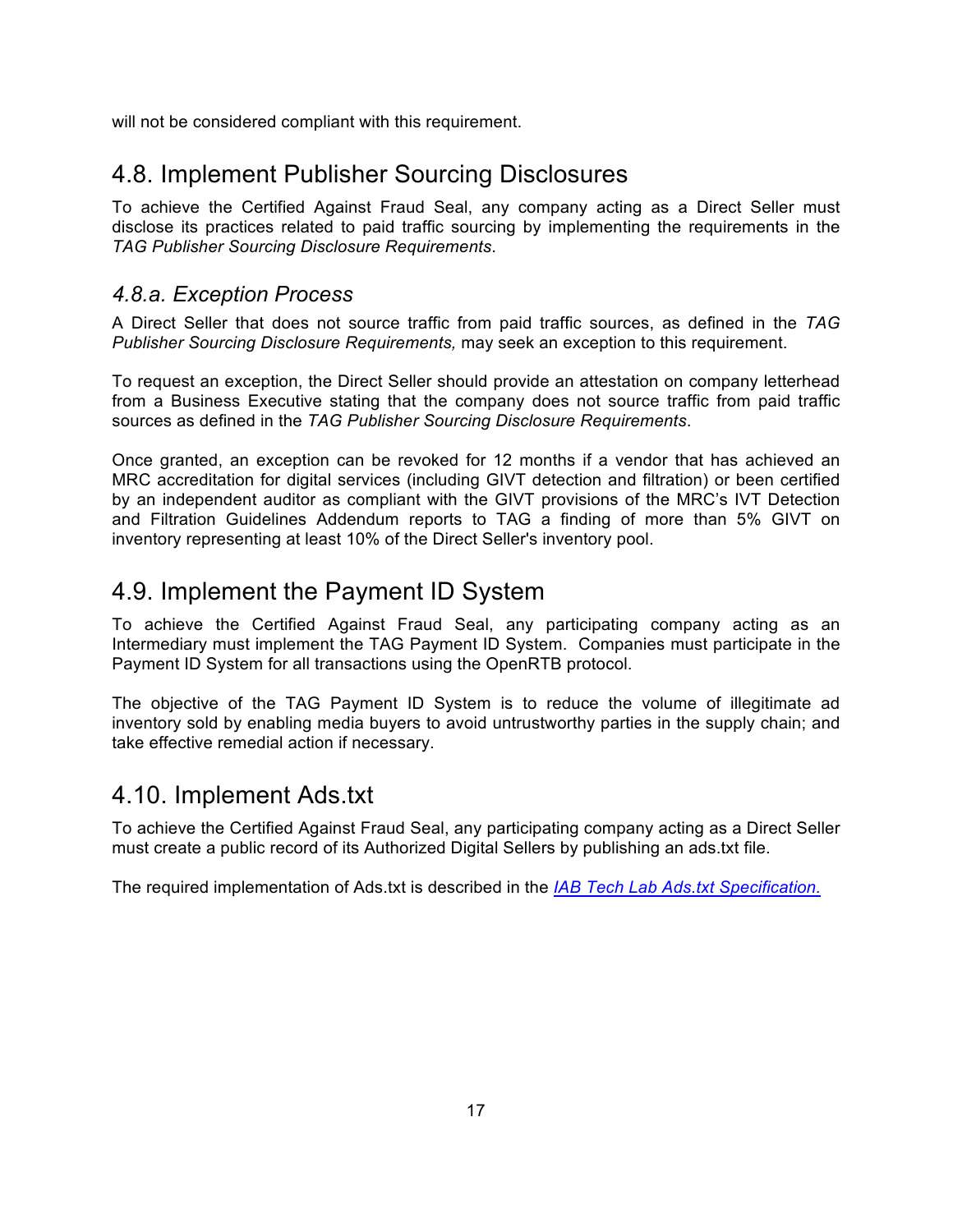## 5. Allegations of Non-Compliance & Appeal

Companies that achieve the Certified Against Fraud Seal must meet and maintain compliance with the relevant requirements set forth in the Certified Against Fraud Guidelines throughout the certification period. Failure to comply can result in consequences, including but not limited to the loss of certification and use of the Certified Against Fraud Seal. Certified companies are permitted to review allegations of non-compliance, submit rebuttal evidence, seek review of decisions of non-compliance and appeal any final decision.

The formal process governing non-compliance can be found in TAG's *Due Process for Allegations of Non-Compliance and Appeal*.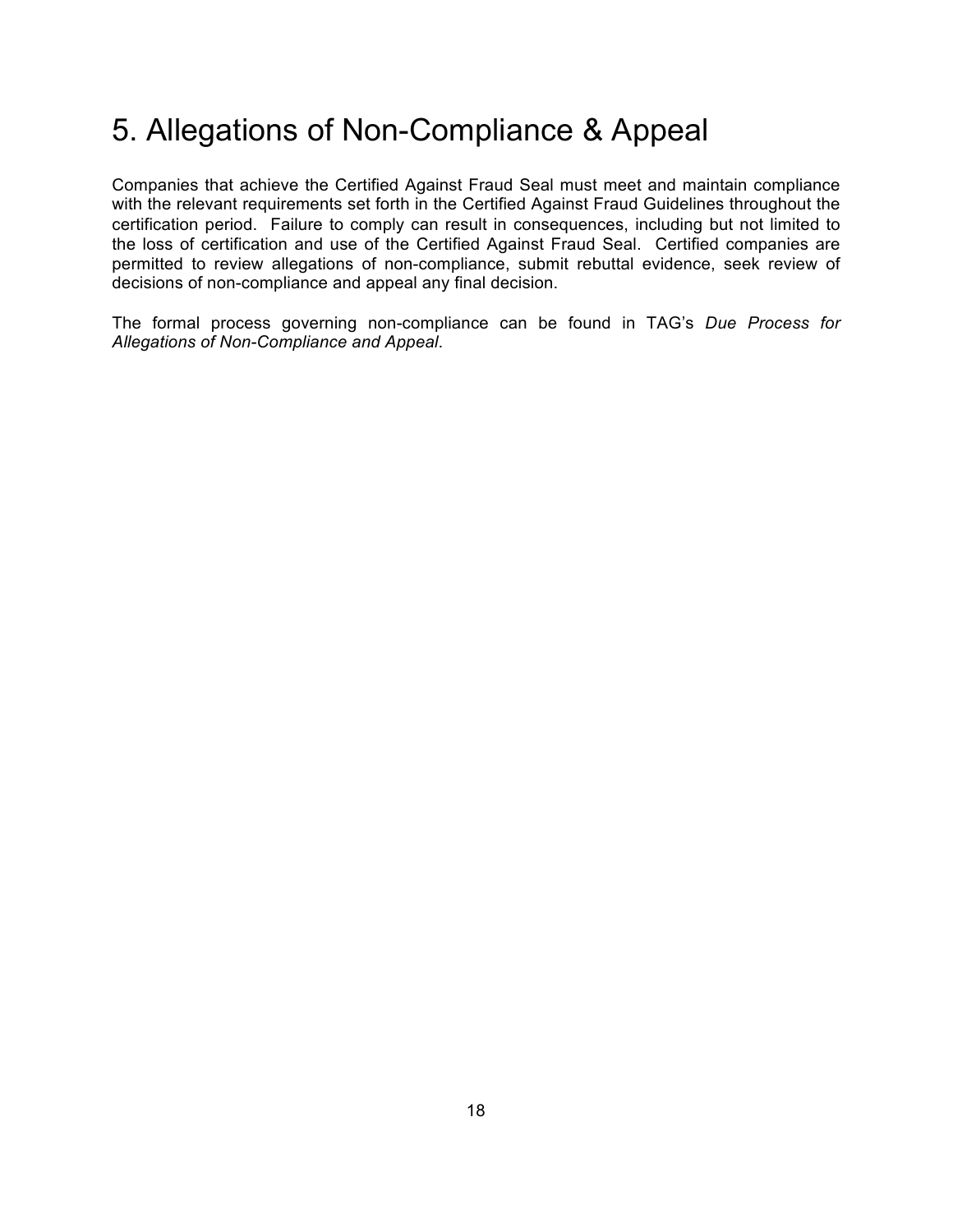

# TAG Due Process for Allegations of Non-Compliance & Appeal

Version 2.0 Released January 2018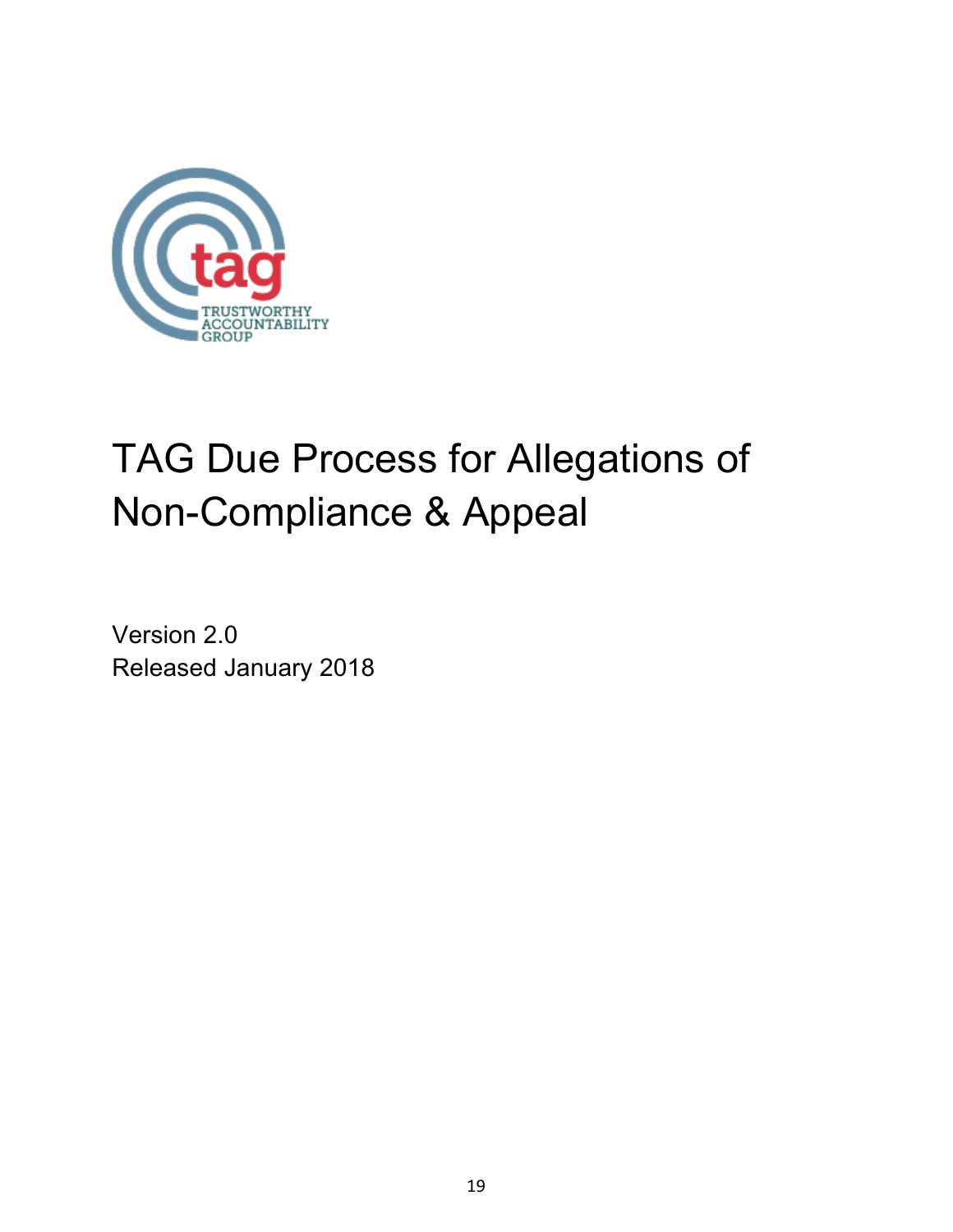# About the Trustworthy Accountability Group

The Trustworthy Accountability Group (TAG) is the leading global certification program fighting criminal activity and increasing trust in the digital advertising industry. Created by the industry's top trade organizations, TAG's mission is to:

- Eliminate fraudulent traffic,
- Combat malware,
- Prevent Internet piracy, and
- Promote greater transparency in digital advertising.

TAG advances those initiatives by bringing companies across the digital advertising supply chain together to set the highest standards.

TAG is the first and only registered Information Sharing and Analysis Organization (ISAO) for the digital advertising industry.

To learn more about the Trustworthy Accountability Group, please visit www.tagtoday.net.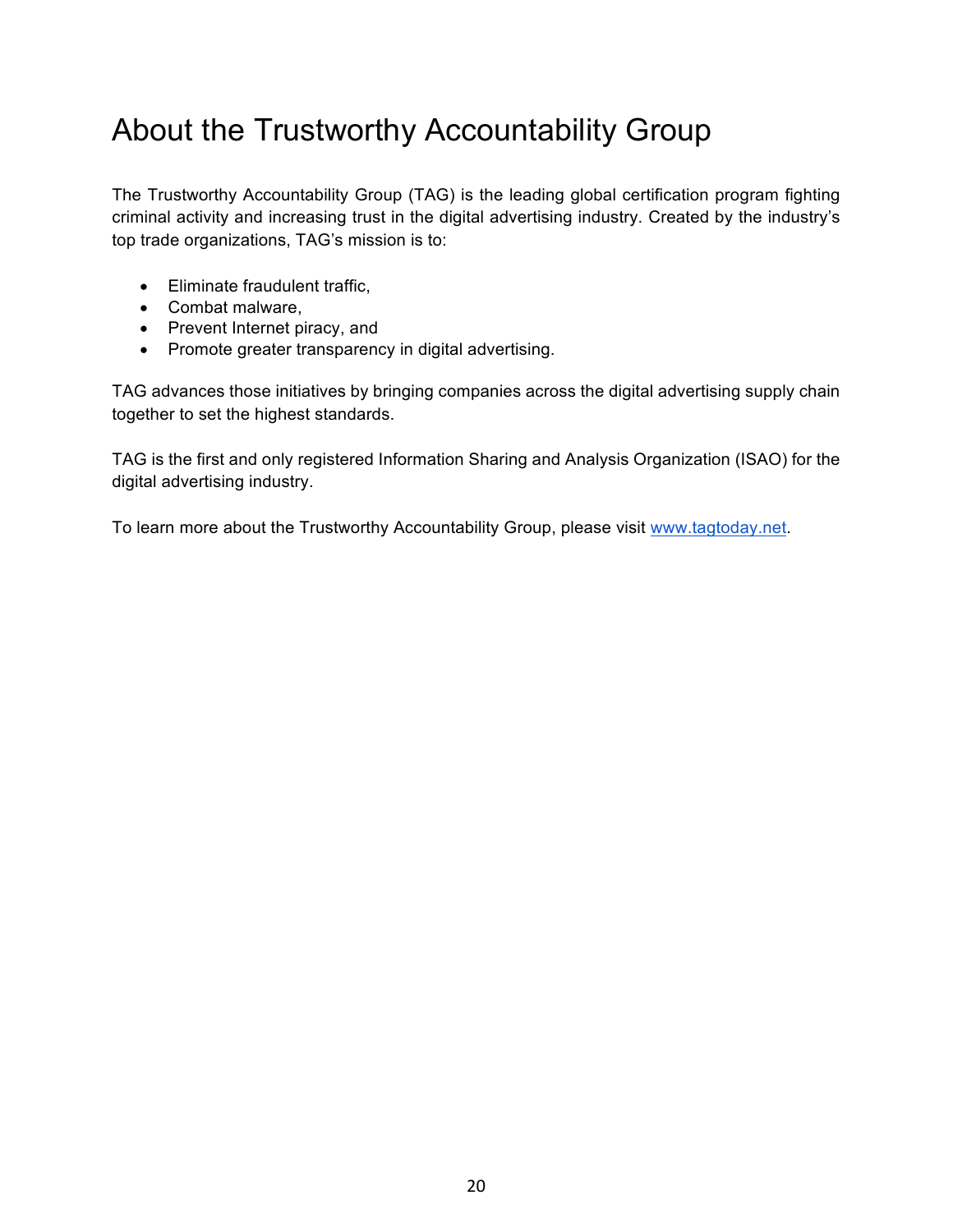# Table of Contents

|      | 1.3. Review of the Initial Decision by TAG's Complaint Review Committee  5 |  |
|------|----------------------------------------------------------------------------|--|
|      |                                                                            |  |
| 1.5. |                                                                            |  |
| 1.6. |                                                                            |  |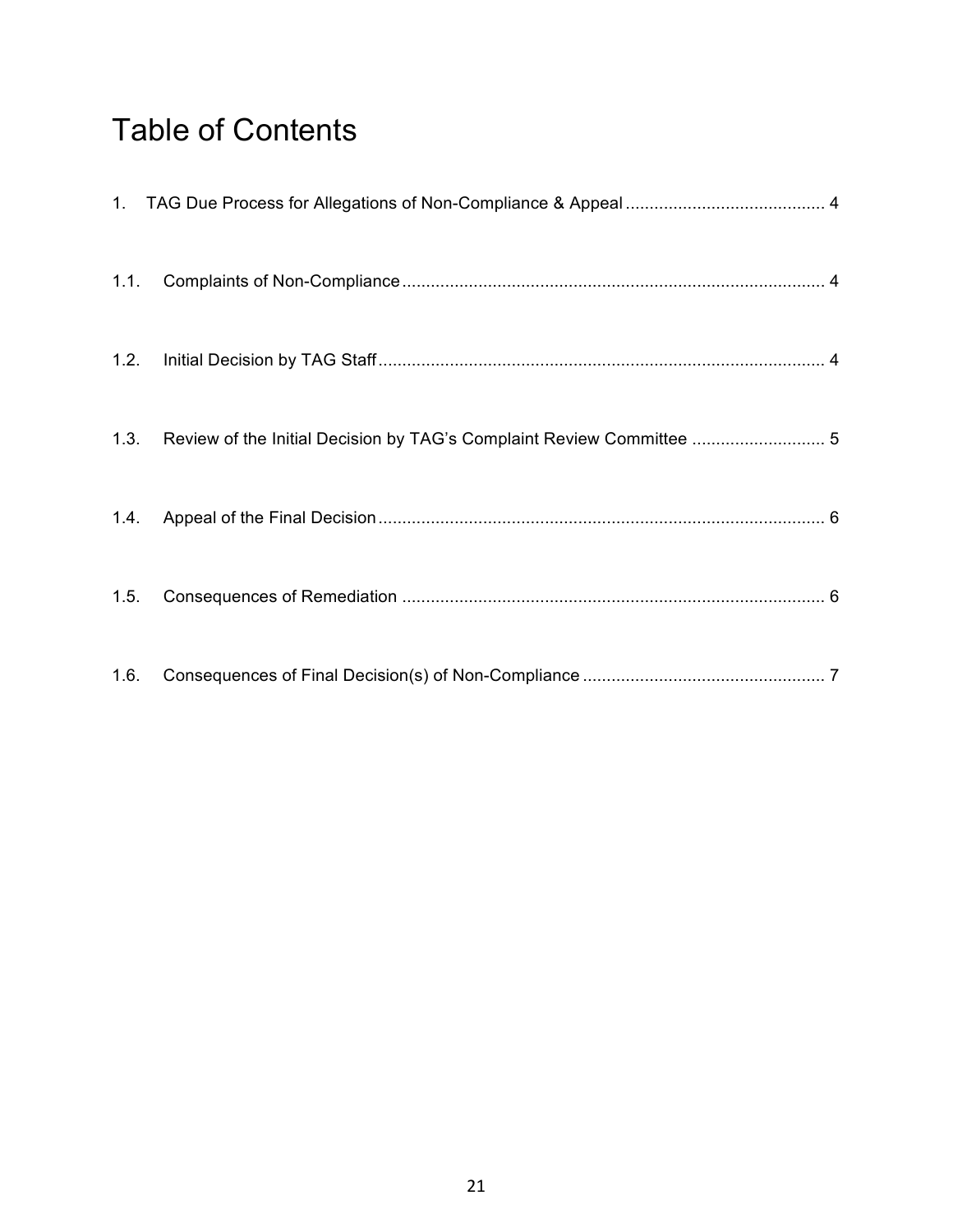# 1. TAG Due Process for Allegations of Non-Compliance & Appeal

Companies that achieve a certification seal associated with a TAG program ("Certified Companies") must meet the requirements of the applicable guidelines associated with that program. Failure to comply with those guidelines can result in consequences, including but not limited to the loss of the applicable certification and seal. Certified Companies are permitted to review allegations of non-compliance, submit rebuttal evidence, seek review of decisions of noncompliance and appeal any final decision.

All complaints, notices and briefs set forth in this process shall be submitted to info@tagtoday.net.

## 1.1. Complaints of Non-Compliance

Any company ("Complainant") is permitted to file a complaint with TAG asserting that a Certified Company failed to comply with the rules set forth in the Certified Against Fraud Guidelines (hereafter, "Complaint").

Complainant must submit specific evidence of evidence of non-compliance, and a completed TAG Certification Complaint form.

TAG's staff also is permitted to initiate a Compliant if it has a reasonable basis to believe that a Certified Company failed to comply with the rules set forth in the applicable guidelines.

## 1.2. Initial Decision by TAG Staff

Upon receipt of a Complaint, TAG will advise Certified Company in writing that a Complaint was filed against it and that it is being reviewed by TAG's staff.

TAG's staff is permitted to request, in writing, that Complainant provide additional information and clarification. TAG's staff also is permitted to review other publicly available information. Once TAG has completed information gathering concerning the Complaint, TAG will provide the Certified Company against whom the Complaint has been lodged: (i) the Complaint; (ii) any evidence concerning non-compliance; and (iii) identification of the provision in this document for which non-compliance is alleged (collectively, "Non-Compliance Allegations").

Within fourteen (14) days of receipt of the Non-Compliance Allegations, the Certified Company against whom a Complaint was lodged will have the opportunity to submit a Brief in Opposition to the Non-Compliance Allegations ("Opposition Brief"). Alternatively, Company can, in its sole discretion but subject to the limitations in Section 1.1, within seven (7) days of receipt of the Non-Compliance Allegations, choose to forgo submission of an Opposition Brief and TAG's rendering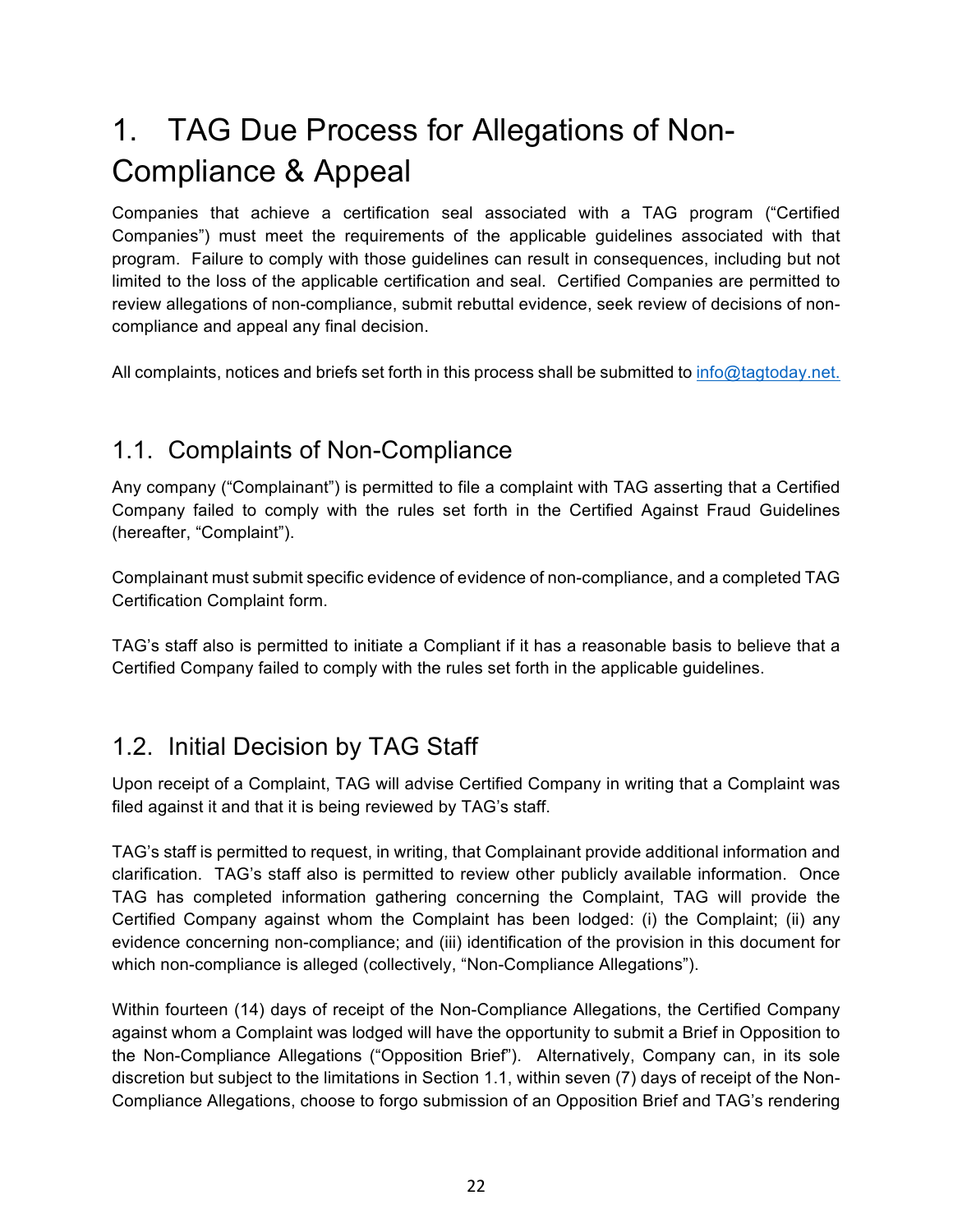of an Initial Decision and request a remediation plan from TAG. Certified Company has seven (7) days from receipt of the remediation plan to agree to its terms ("Remediation Deadline"). If the remediation plan is not agreed to, Company must submit its Opposition Brief and accompanying evidence to TAG within fourteen (14) days of the Remediation Deadline.

Within fourteen (14) days of TAG's receipt of the Opposition Brief and accompanying evidence, TAG will weigh all of the evidence using a preponderance of the evidence standard and render a decision in writing ("Initial Decision").

## 1.3. Review of the Initial Decision by TAG's Complaint Review **Committee**

A Certified Company is permitted to seek review of the Initial Decision by a 3 person panel (the "Review Committee Panel") of TAG's Complaint Review Committee, which shall be composed of 15 TAG Compliance Officers who represent a diverse cross-section of the digital advertising industry and are appointed by TAG's staff. Committee Members of the TAG Complaint Review Committee must recuse themselves in cases where the Committee Member is an employee of, vendor or client to the Complainant or Certified Company.

A Certified Company that seeks such review must submit a Notice of Request for Review of Initial Decision ("Review Notice") within seven (7) days of receipt of the Initial Decision.

Upon receipt of the Review Notice, TAG's staff will send the Complaint, all evidence concerning non-compliance, the Opposition Brief and any accompany information previously submitted by the Certified Company, as well as the Initial Decision, to the Review Committee.

Within fourteen (14) days of Certified Company's submission of its Review Notice, it must submit a Brief in Support of its Request for Review and Reversal of the Initial Decision, which shall include: (i) an explanation of why the Certified Company's believes TAG's Initial Decision is incorrect; (ii) any additional evidence it did not previously present prior to the Initial Decision; and (iii) any request for a telephonic hearing to present arguments to the TAG Review Committee and respond to questions ("Review Submission"). Such telephonic hearing, if requested, will be scheduled within fourteen (14) days of submission of the Review Brief.

Within fourteen (14) days of TAG's receipt of the Review Submission or the telephonic hearing, if applicable, the Review Committee will weigh the evidence using a preponderance of the evidence standard and render a decision ("Final Decision"). TAG's staff will assist the Review Committee in drafting the Final Decision, which must be approved by a majority of the Review Committee Panel.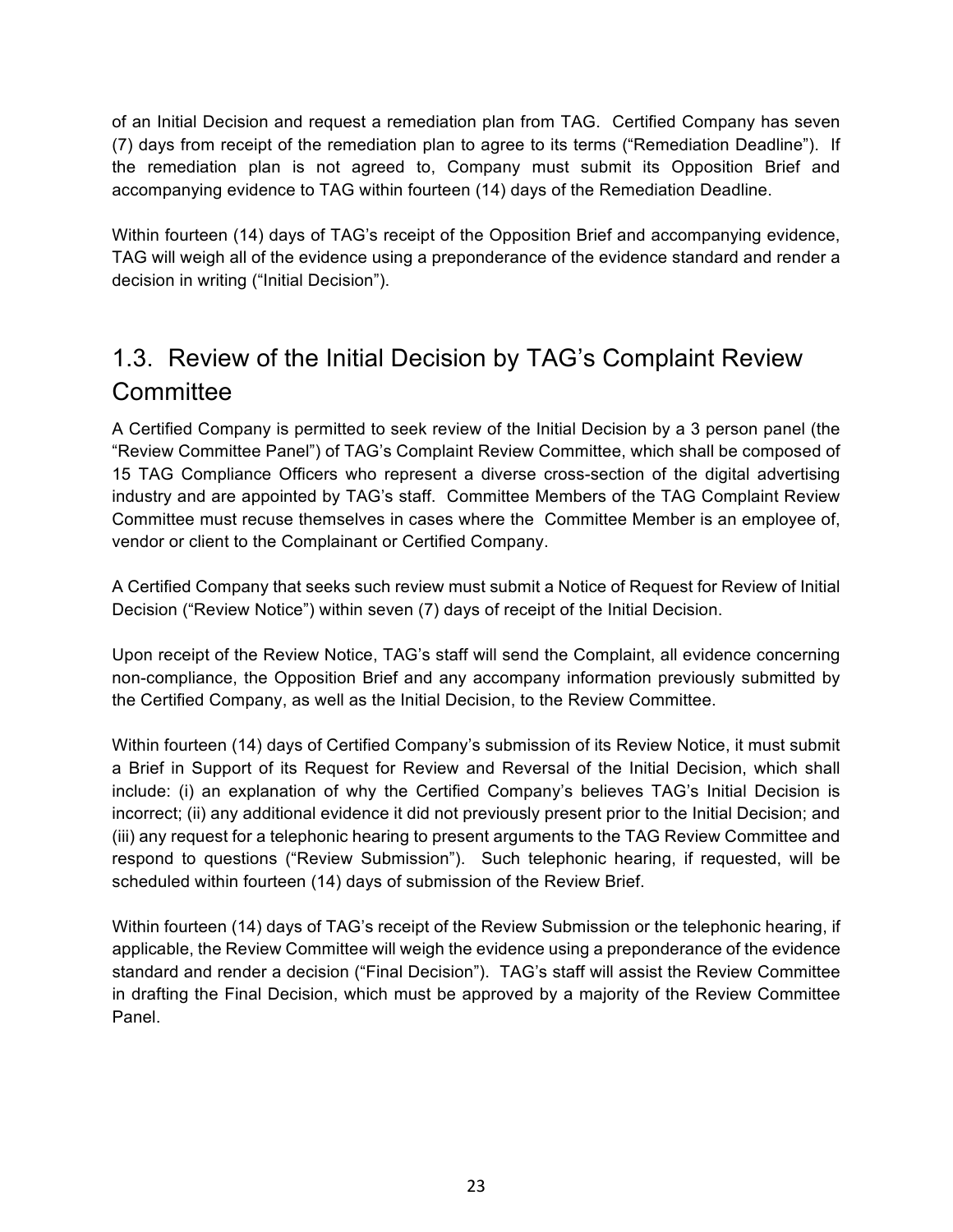## 1.4. Appeal of the Final Decision

A Certified Company is permitted to appeal the Final Decision, which will heard by Executive Committee of the Board (the "Executive Panel"). A Certified Company that seeks to appeal the Final Decision must submit a Notice of Appeal of the Final Decision ("Appeal Notice") within seven (7) days of receipt of the Final Decision.

Upon receipt of the Review Notice, TAG's staff will send to the Executive Panel copies of the Complaint, the Initial Decision, the Final Decision, the Opposition Submission, the Review Submission and all of the evidence that was collected in the prior proceedings.

Within fourteen (14) days of Certified Company's submission of its Appeal Notice, it must submit a Brief in Support of its Request for Reversal of the Initial and Final Decisions ("Appeal Brief"), which shall include: (i) an explanation of why the Certified Company's believes TAG's Initial and Final Decisions are clearly erroneous; (ii) an explanation, with factual support, of any failure to comply with the procedures set forth herein or other alleged denial of fundamental fairness in the process; and (iii) any request for a telephonic hearing to present arguments to the Executive Panel and respond to questions. Such telephonic hearing, if requested, will be scheduled within fourteen (14) days of submission of the Appeal Brief. The Certified Company is not permitted to submit any new evidence in support of its appeal.

Within fourteen (14) days of TAG's receipt of the Appeal Brief or the telephonic hearing, if applicable, the Executive Panel will determine whether the Initial Decision and the Final Decision were clearly erroneous and, if raised by the Certified Company, whether the procedures set forth herein were followed and that there has been no denial of fundamental fairness (the "Appeal Decision"). TAG's staff will assist the Executive Panel with drafting the Appeal Decision, which must be approved by a majority of the members of the Executive Panel.

## 1.5. Consequences of Remediation

The first time during a 12 month period that a Certified Company has a Complaint filed against it pursuant to Section 1.1 and chooses to remediate pursuant to Section 1.2, no consequence will be imposed.

The second time during a 12 month period that a Certified Company has a Complaint filed against it pursuant to Section 1.1 and chooses to remediate pursuant to Section 1.2, no consequence will be imposed.

The third time during a 12 month period that a Certified Company has a Complaint filed against it pursuant to Section 1.1 and chooses to remediate pursuant to Section 1.2, no consequence will be imposed; provided, however, except that no further opportunities to remediate will be permitted.